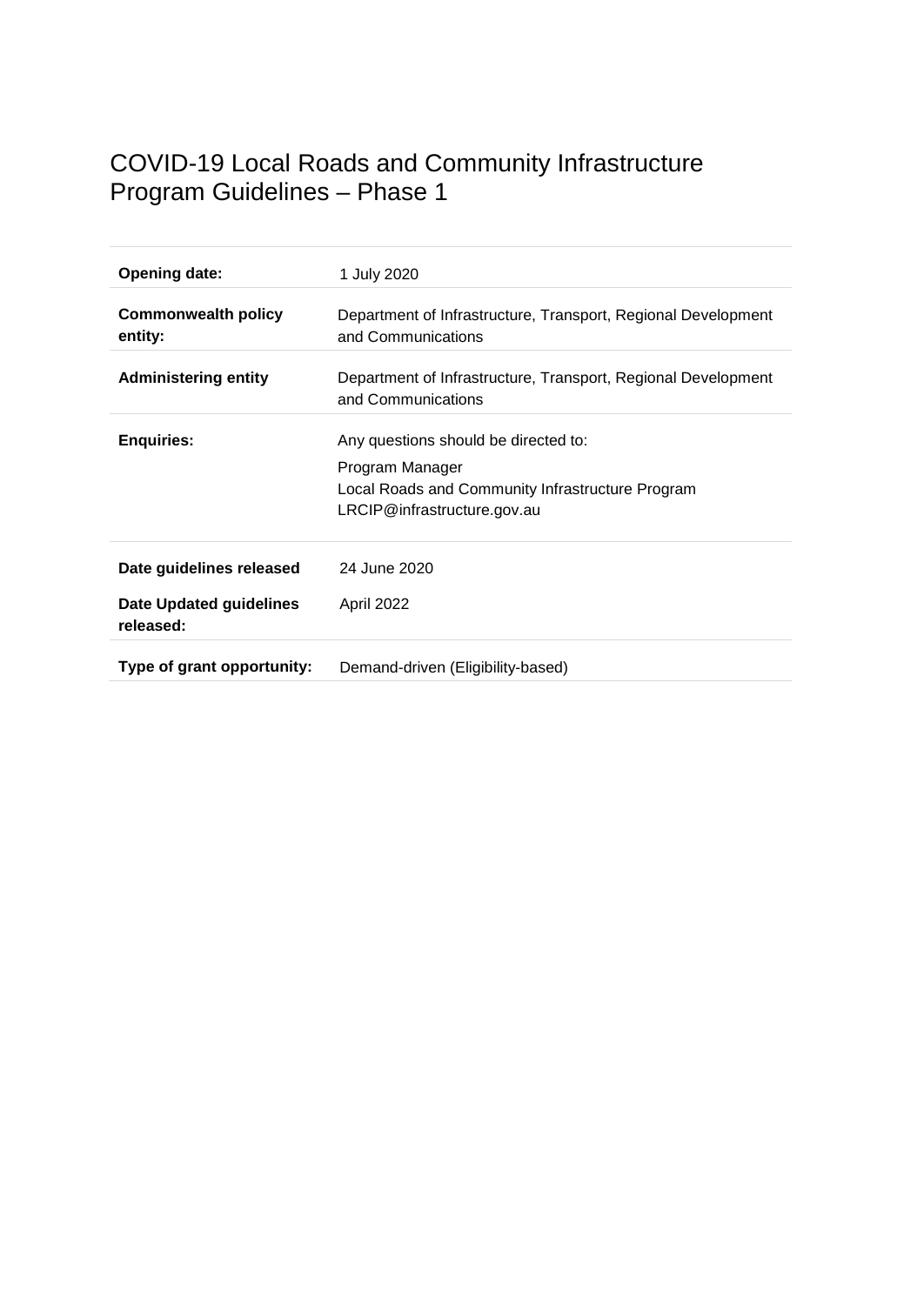## **Contents**

| 1. | Local Roads and Community Infrastructure Program Process<br>4        |                                                                                                                                                                                                                                                                      |                                                    |
|----|----------------------------------------------------------------------|----------------------------------------------------------------------------------------------------------------------------------------------------------------------------------------------------------------------------------------------------------------------|----------------------------------------------------|
|    | 1.1                                                                  | Introduction                                                                                                                                                                                                                                                         | 5                                                  |
| 2. |                                                                      | About the grant program                                                                                                                                                                                                                                              | 5                                                  |
| 3. | $6\phantom{1}6$<br>Grant amount and grant period                     |                                                                                                                                                                                                                                                                      |                                                    |
| 4. |                                                                      | Eligibility criteria                                                                                                                                                                                                                                                 | $\,6$                                              |
|    | 4.1<br>4.2                                                           | Who is eligible for a grant?<br>Who is not eligible for the Grant Program?                                                                                                                                                                                           | 6<br>$\overline{7}$                                |
| 5. |                                                                      | What the grant money can be used for                                                                                                                                                                                                                                 | $\overline{7}$                                     |
|    | 5.1<br>5.2<br>5.3<br>5.4                                             | Eligible grant activity<br>Projects must be additional to existing work plans<br><b>Eligible Construction Time Period</b><br>What the grant money cannot be used for                                                                                                 | $\overline{7}$<br>8<br>8<br>8                      |
| 6. |                                                                      | The grant selection process                                                                                                                                                                                                                                          | $9\,$                                              |
|    | 6.1                                                                  | Who will approve grants?                                                                                                                                                                                                                                             | $9\,$                                              |
| 7. |                                                                      | Letter of offer process                                                                                                                                                                                                                                              | $9\,$                                              |
| 8. | Notification of outcomes                                             |                                                                                                                                                                                                                                                                      | 10                                                 |
| 9. |                                                                      | Successful grantees                                                                                                                                                                                                                                                  | 10                                                 |
|    | 9.1<br>9.2<br>9.3                                                    | The grant agreement<br>How we pay the Grant<br><b>Grant Payments and GST</b>                                                                                                                                                                                         | 10<br>11<br>15                                     |
|    | 10. Announcement of grants                                           |                                                                                                                                                                                                                                                                      | 15                                                 |
|    | 11. Reporting requirements                                           |                                                                                                                                                                                                                                                                      |                                                    |
|    | 11.1<br>11.2<br>11.3<br>11.4<br>11.5<br>11.6<br>11.7<br>11.8<br>11.9 | <b>Quarterly Reports</b><br>Ad hoc Report<br><b>Annual Report</b><br>Audited financial statements<br><b>Final Report</b><br><b>Reconciliation Process</b><br>Compliance visits and Record Keeping<br>Fraud<br>Specific legislation, policies and industry standards. | 15<br>17<br>18<br>19<br>19<br>19<br>20<br>20<br>20 |
|    | 12. How we monitor your grant activity                               |                                                                                                                                                                                                                                                                      | 20                                                 |
|    | 12.1<br>12.2                                                         | Keeping the Department informed<br><b>Department Contact Details</b>                                                                                                                                                                                                 | 20<br>21                                           |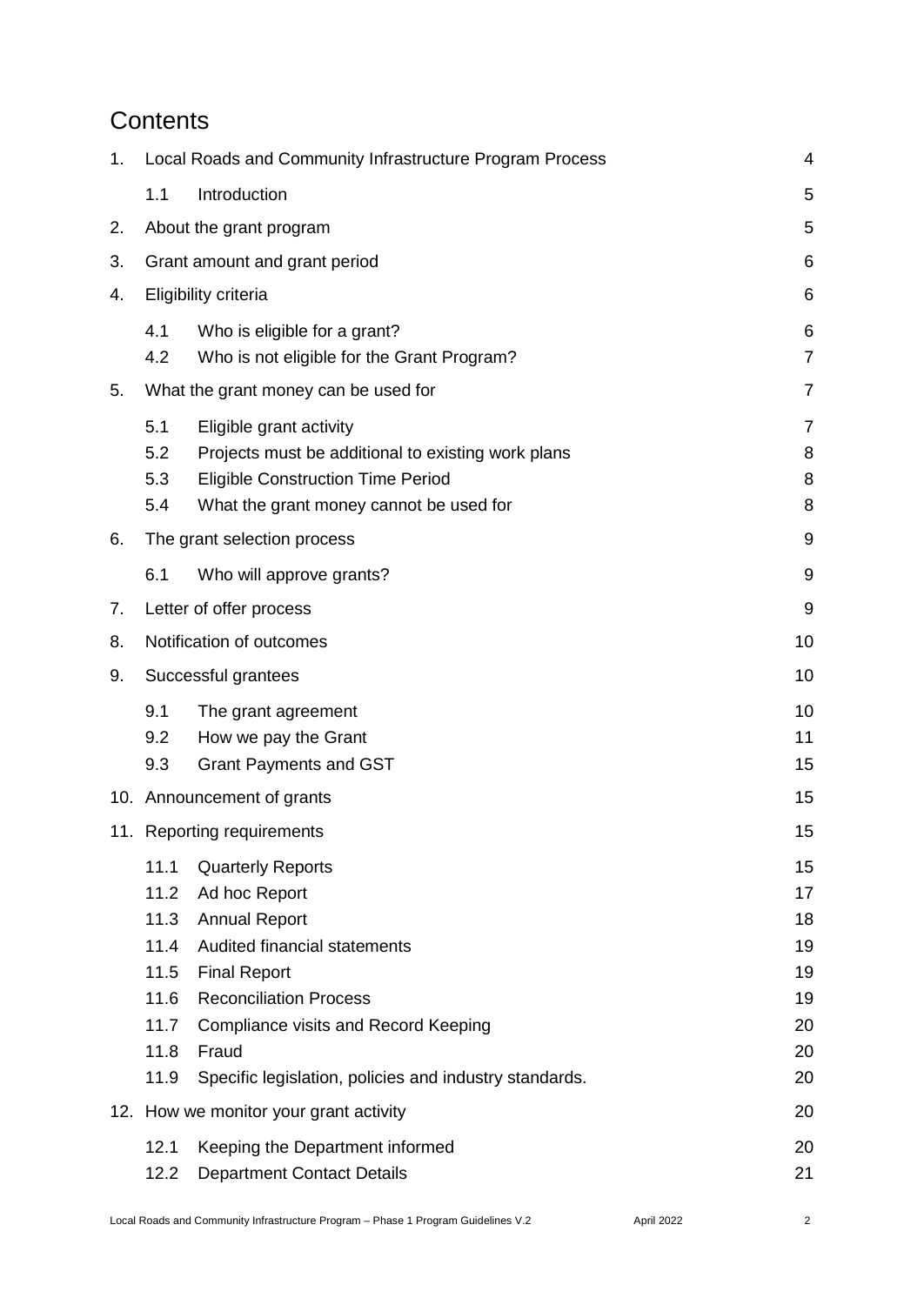|             | 12.3             | Evaluation                          | 21 |
|-------------|------------------|-------------------------------------|----|
|             | 12.4             | Acknowledgement                     | 21 |
|             | 12.5             | Media releases                      | 21 |
|             | 12.6             | Signage                             | 22 |
|             | 12.7             | <b>Project Events</b>               | 22 |
| 13. Probity |                  |                                     | 22 |
|             | 13.1             | Enquiries and feedback              | 22 |
|             | $13.2^{\circ}$   | Conflicts of interest               | 23 |
|             | 13.3             | How we manage conflicts of interest | 23 |
|             | 13.4             | Privacy                             | 24 |
|             | 13.5             | <b>Confidential Information</b>     | 24 |
|             | 13.6             | Freedom of information              | 25 |
|             | 14. Consultation |                                     | 25 |
|             | 15. Glossary     |                                     | 27 |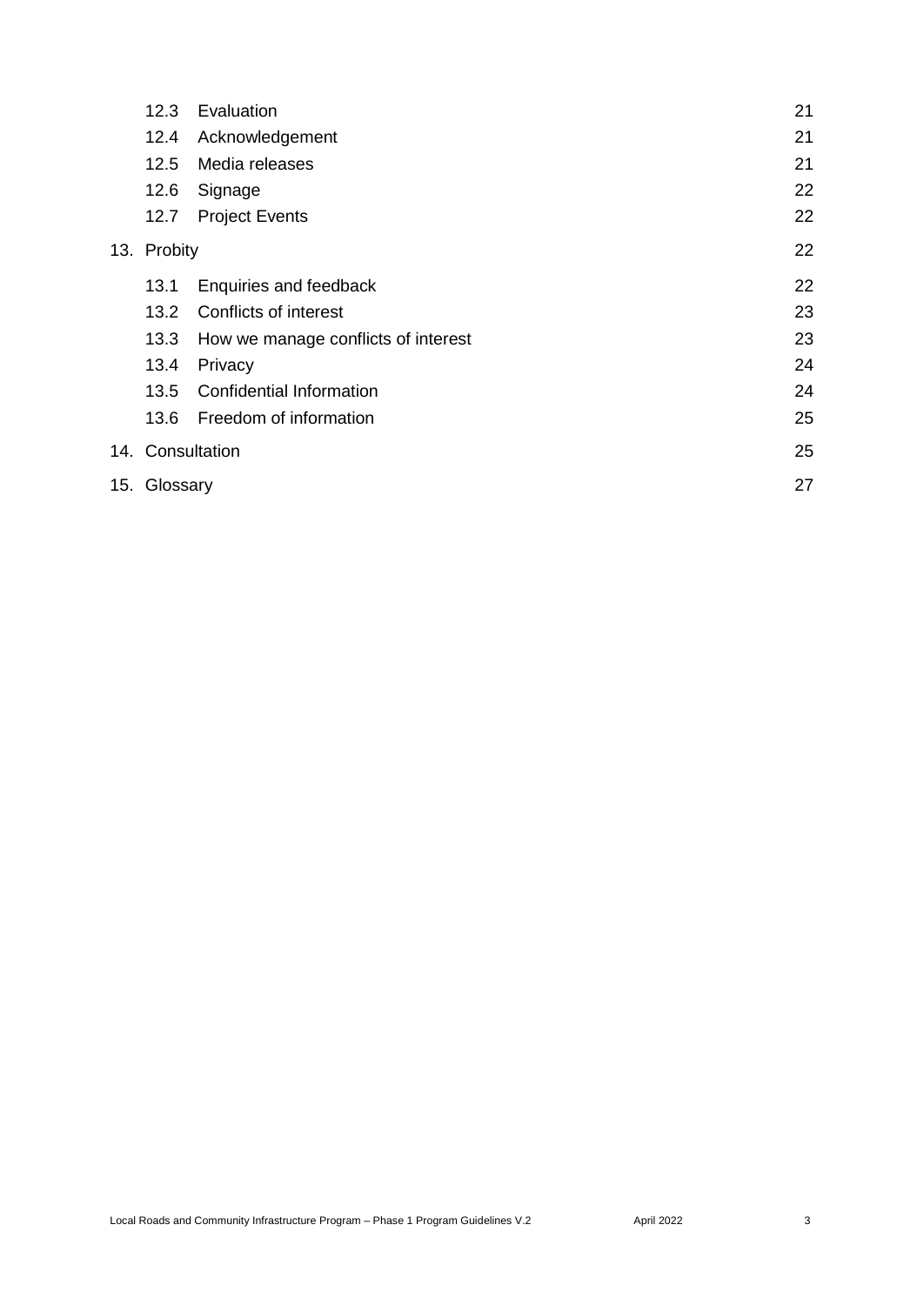## <span id="page-3-0"></span>1. Local Roads and Community Infrastructure Program Process

### **The Local Roads and Community Infrastructure Program is designed to achieve Australian Government objectives**

This grant opportunity is part of the above grant program, which contributes to the Department of Infrastructure, Transport, Regional Development and Communications (The Department) Outcome 3. The Department works with stakeholders to plan and design the grant program according to the *[Commonwealth Grants Rules and Guidelines 2017](https://www.finance.gov.au/sites/default/files/commonwealth-grants-rules-and-guidelines.pdf)*

## ₩ **The grant opportunity opens**  We will provide Eligible Funding Recipients with the Grant Guidelines and publish them on [GrantConnect.](https://www.grants.gov.au/)  $\downarrow$ **Grant decisions are made**  The Eligible Funding Recipients for this Program have been pre-identified. The Deputy Prime Minister allocates the grants based on a formula.

#### J

#### **We notify Eligible Funding Recipients of the outcome**

The Deputy Prime Minister sends a letter of offer and Grant Agreement to Eligible Funding Recipients

#### ↓

#### **Eligible Funding Recipients sign the Grant Agreement**

Eligible Funding Recipients must sign the Grant Agreement and return it to the Department.

#### ↓

#### **The Department enters into a grant agreement**

The Department will execute a Grant Agreement with Eligible Funding Recipients.

#### Ψ

#### **Nomination of projects to be undertaken**

Eligible Funding Recipients will submit a Work Schedule nominating projects to be funded through the LRCI Program

#### ↓

#### **The Department assesses nominated projects to ensure eligibility requirements are met**

The Department will notify Eligible Funding Recipients if nominated projects are eligible/not eligible for funding. If projects are ineligible, Eligible Funding Recipients can nominate alternative projects for assessment.

#### ↓

#### **Delivery of grant**

Eligible Funding Recipients undertake Eligible Projects set out in Approved Work Schedule. The Department manages the grant by working with Eligible Funding Recipients, monitoring progress and making payments.

#### ♦

#### **Evaluation of the Local Roads and Community Infrastructure Program**

The Department will evaluate the Local Roads and Community Program as a whole. The Department will base this on information Eligible Funding Recipients provide, as well as from other sources.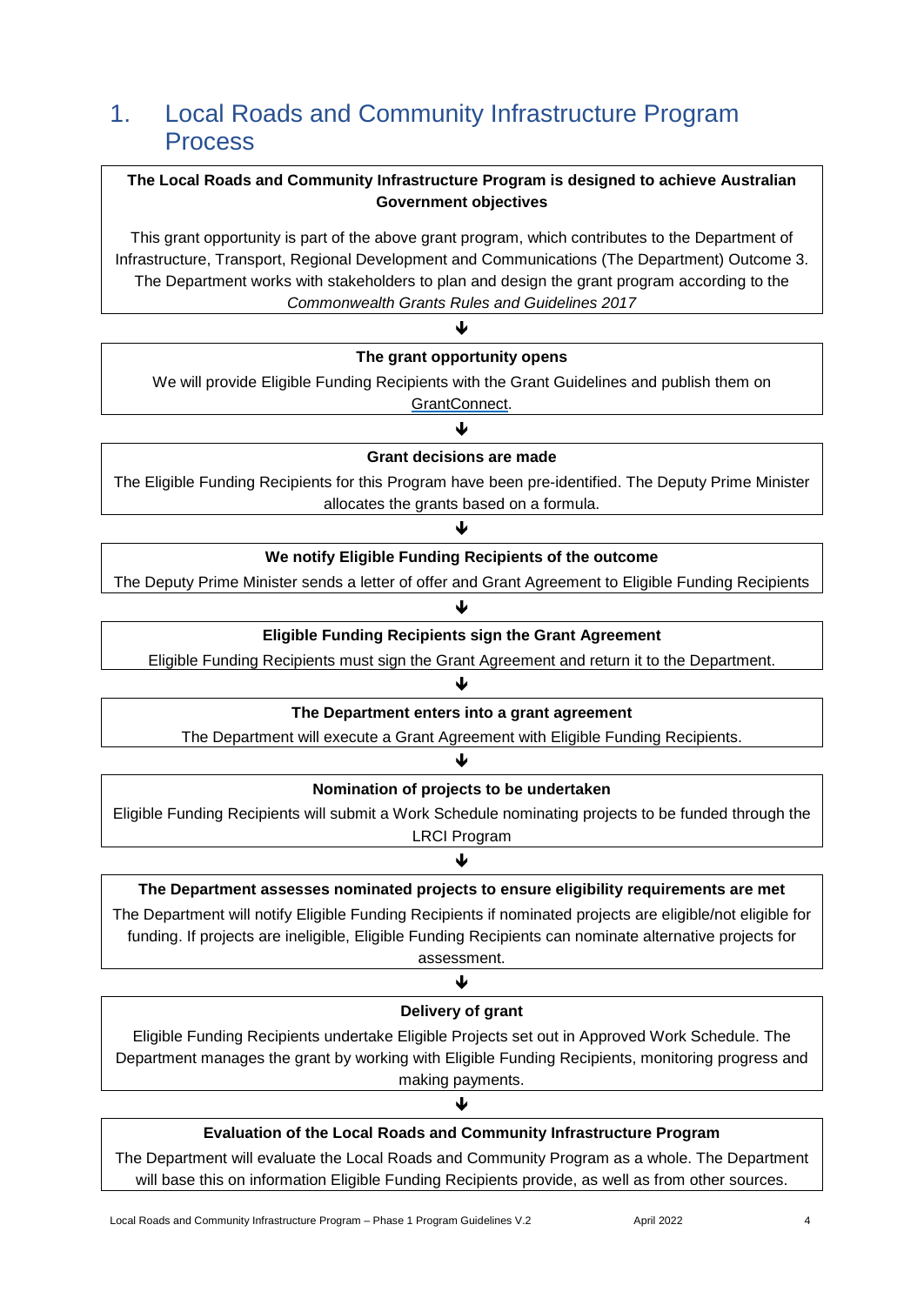## <span id="page-4-0"></span>1.1 Introduction

The Guidelines contain information for Phase 1 of the Local Roads and Community Infrastructure (LRCI) Program. The guidelines have been updated in April 2022.

The LRCI Program was announced on 22 May 2020. The program will support local councils to deliver priority local road and community infrastructure projects across Australia, supporting jobs and the resilience of local economies. This funding will stimulate growth and create jobs in local communities following the impacts of COVID-19.

This document sets out:

- the purpose of the grant opportunity
- the eligibility criteria
- how Eligible Funding Recipients will be monitored and evaluated
- responsibilities and expectations in relation to the opportunity.

The LRCI Program is administered by the Department of Infrastructure, Transport, Regional Development and Communications (the Department).

## <span id="page-4-1"></span>2. About the grant program

Phase 1 of the LRCI Program will run from 1 July 2020 to 30 June 2023, with projects required to be physically completed by 30 June 2022. The Program was announced as part of the Australian Government's wider economic response to COVID-19.

The LRCI Program aims to assist a community-led recovery from COVID-19 by supporting local jobs, firms, and procurement. It is expected that councils will use local businesses and workforces to deliver projects under the LRCI Program where possible to ensure stimulus funding flows into local communities.

The scope of the LRCI Program supports a broad range of Eligible Projects so communities can fund the infrastructure that they need, support businesses and create employment opportunities across their communities.

The LRCI Program is a Demand Driven (eligibility based) grant program.

The LRCI Program will be delivered under Outcome 3 of the Department's Portfolio Budget Statement:

 Strengthening the sustainability, capacity and diversity of our cities and regional economies, including through facilitating local partnerships between all levels of government and local communities; through reforms that stimulate growth; and providing grants and financial assistance.

The objective of the LRCI Program is to stimulate additional infrastructure construction activity in local communities across Australia to assist communities to manage the economic impacts of COVID-19.

The intended outcomes of the LRCI Program are to:

- provide stimulus to protect and create local short-term employment opportunities through funded projects following the impacts of the COVID-19; and
- deliver benefits to communities, such as improved road safety, accessibility and visual amenity.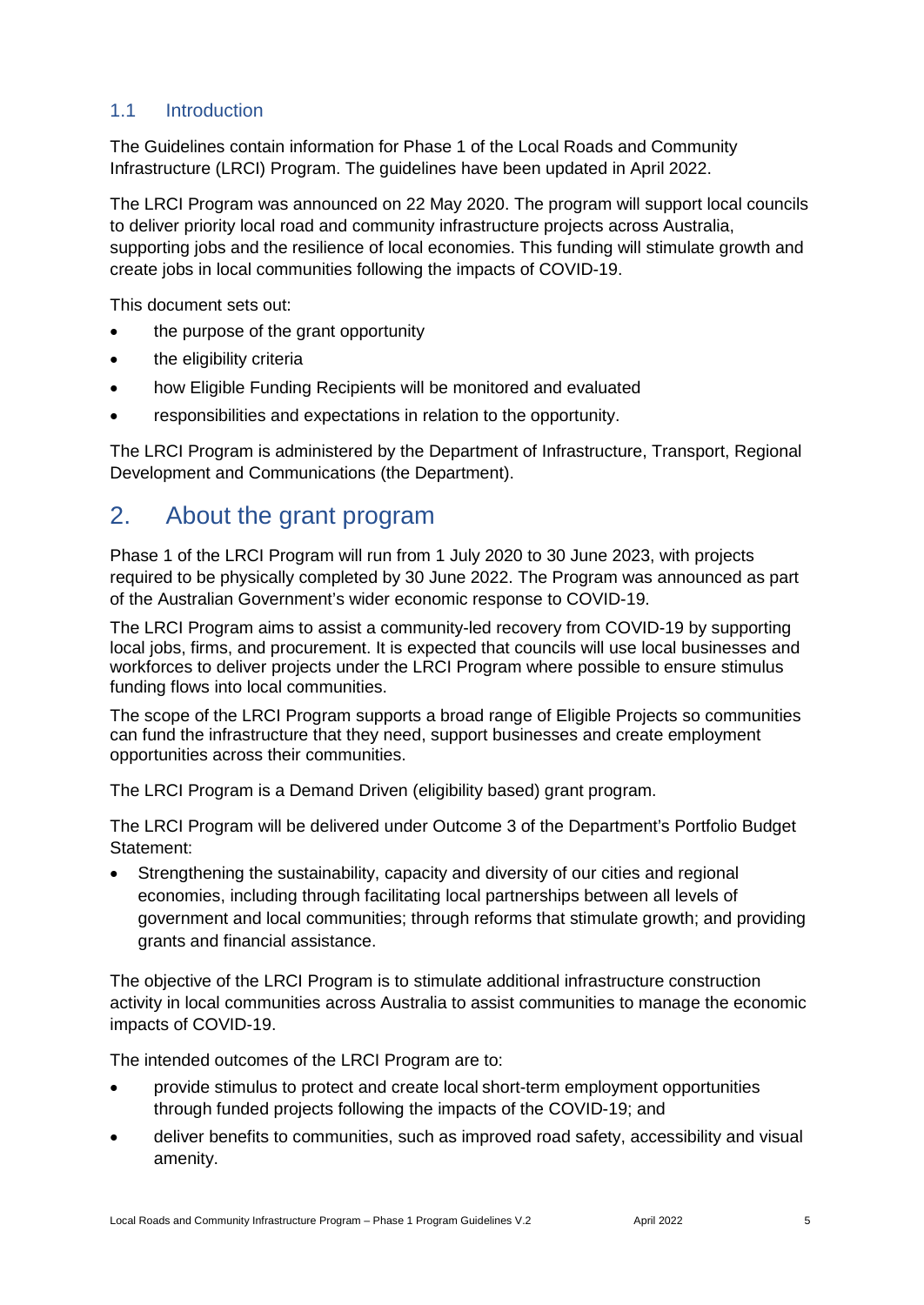The Department will administer the LRCI Program according to the *[Commonwealth Grants](https://www.finance.gov.au/sites/default/files/commonwealth-grants-rules-and-guidelines.pdf)  [Rules and Guidelines 2017 \(CGRGs\).](https://www.finance.gov.au/sites/default/files/commonwealth-grants-rules-and-guidelines.pdf)*

## <span id="page-5-0"></span>3. Grant amount and grant period

The Australian Government has announced a total of \$500 million for the LRCI Program Phase 1. Funding is available from July 2020.

Eligible Funding Recipients will receive a grant amount called a 'Nominal Funding Allocation'.

The formula used to calculate a Nominal Funding Allocation has been modelled on funding allocations under the Roads to Recovery Program (R2R) and the local road component of the Financial Assistance Grants Program. The formula used to determine a state/territory's share of funding under the LRCI Program follows the same state/territory allocation process as these programs. Within a state/territory's share of funding, the calculation of each Eligible Funding Recipient's Nominal Funding Allocation has been derived based on recommendations from the relevant Local Government Grants Commission, and takes into consideration factors such as population estimates, and road length in each local governing body area. This is similar to how individual shares of R2R funding and local road component of the Financial Assistance Grant Program is calculated.

The formula has been consistently applied to determine the Nominal Funding Allocation of each Eligible Funding Recipient under the LRCI Program.

Co-contributions are not required under the LRCI Program, but Eligible Funding Recipients may expend their own funds on Eligible Projects.

## <span id="page-5-1"></span>4. Eligibility criteria

Only Eligible Funding Recipients will receive a letter of offer for the LRCI Program.

## <span id="page-5-2"></span>4.1 Who is eligible for a grant?

The Eligible Funding Recipients for this grant program have been identified. They are:

- all local councils in Australia:
- the ACT Government in lieu of a system of local government;
- relevant state government, the shires of Christmas Island, Cocos (Keeling) Islands and Norfolk Island and the Lord Howe Island Board that provide local council services to 'unincorporated areas' in Australia;
- the NT Government for areas that were unincorporated until 2008 but are yet to transferred to the new councils; and
- the Victorian Department of Environment, Land, Water and Planning for the French Island.

The Eligible Funding Recipients have been selected for this grant opportunity as the intention is to fund local communities directly. By providing funding to the level of Government closest to communities, the Australian Government can ensure that the economic boost is felt throughout every community across Australia. Further, by allowing councils to select projects to be undertaken (within a specified framework), local governments will be able to deliver projects in line with priorities at the local level.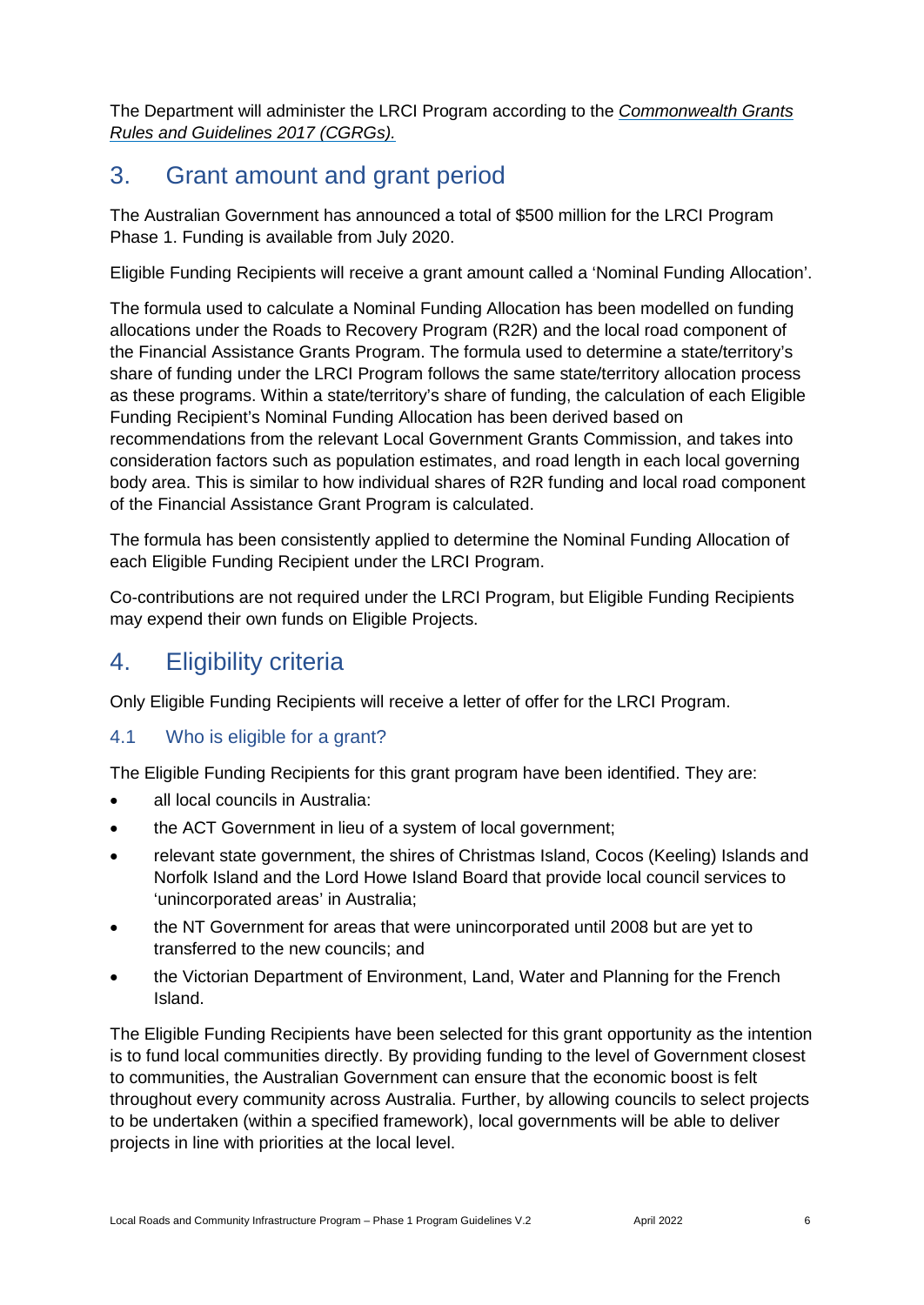## <span id="page-6-0"></span>4.2 Who is not eligible for the Grant Program?

Organisations are not eligible for the LRCI Program unless they have been identified by the Australian Government as an Eligible Funding Recipient (see: Section 4.1).

General applications by other organisations will not be accepted.

## <span id="page-6-1"></span>5. What the grant money can be used for

Grant money can only be used on Eligible Projects, which are those that meet the requirements set out in section 5.1, 5.2 and 5.3 and deliver benefits to the community.

### <span id="page-6-2"></span>5.1 Eligible grant activity

Eligible local road projects are projects that involve the construction or maintenance of roads managed by local governments. Local governments are encouraged to consider how works can support improved road safety outcomes. This could include projects involving any of the following associated with a road:

- traffic signs;
- traffic control equipment;
- street lighting equipment;
- a bridge or tunnel;
- a facility off the road used by heavy vehicles in connection with travel on the road (for example, a rest area or weigh station);
- facilities off the road that support the visitor economy; and
- road and sidewalk maintenance, where additional to normal capital works schedules.

Eligible community infrastructure projects are projects that involve the construction, maintenance and/or improvements to council-owned assets (including natural assets) that are generally accessible to the public.

Projects that involve the construction, maintenance and/or improvements to state/territory and crown owned land/assets and Commonwealth owned land/assets, can also be eligible projects where the Council can confirm that they have the authority of the land or asset owner to undertake the project at the nominated site(s) and the sites are accessible to the public (including natural assets).

These projects must deliver benefits to the community, such as improved accessibility, visual amenity, and/or safety. Examples of eligible works include:

- Closed Circuit TV (CCTV);
- bicycle and walking paths;
- painting or improvements to community facilities;
- repairing and replacing fencing;
- improved accessibility of community facilities and areas;
- landscaping improvements, such as tree planting and beautification of roundabouts;
- picnic shelters or barbeque facilities at community parks;
- playgrounds and skate parks (including all ability playgrounds);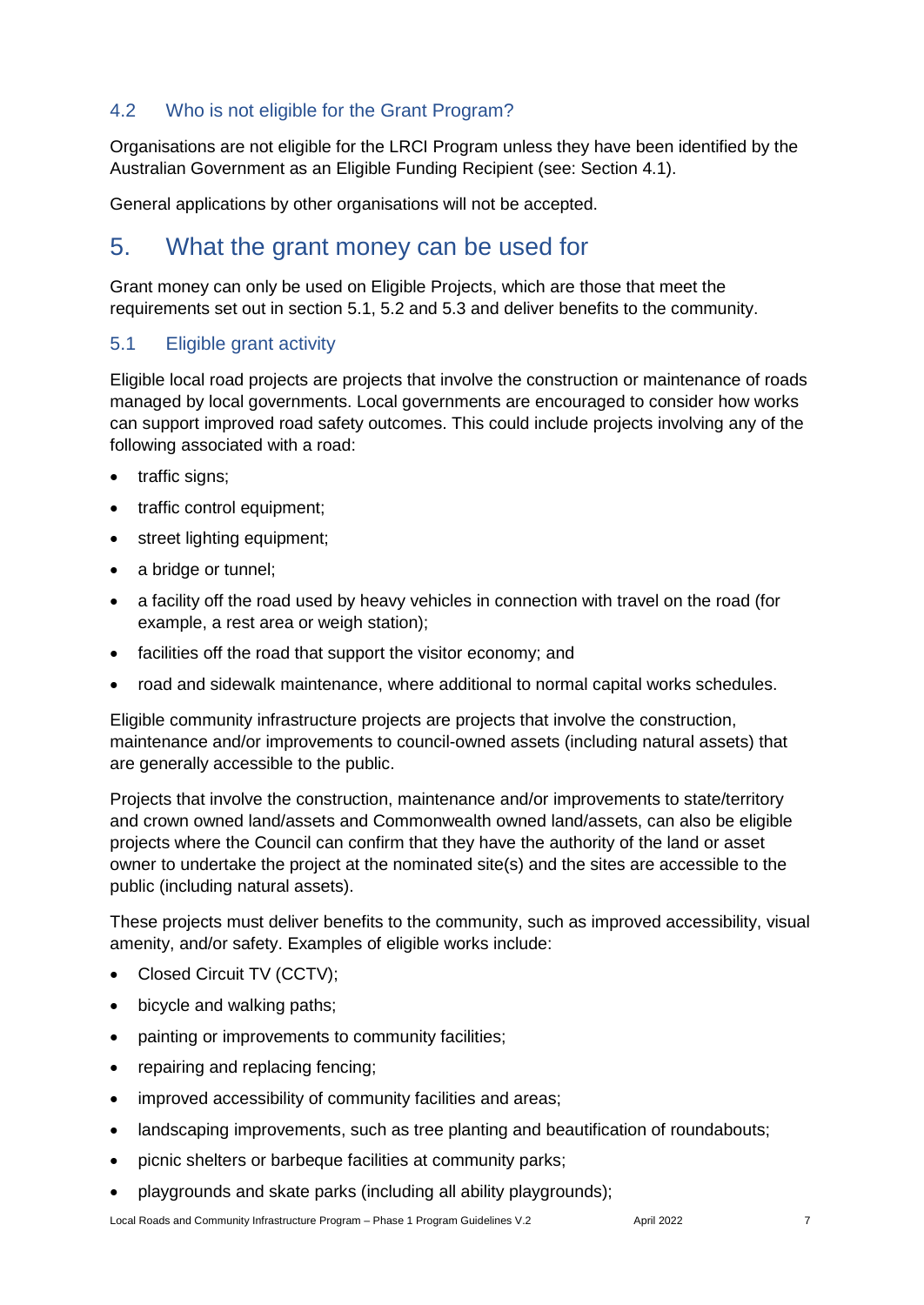- noise and vibration mitigation measures; and
- off-road car parks (such as those at sporting grounds or parks).

#### <span id="page-7-0"></span>5.2 Projects must be additional to existing work plans

To be considered an Eligible Project, projects need to be additional to an Eligible Funding Recipient's existing work plan for the financial years within the eligible construction time period. Projects that have been brought forward from future work plans will be considered additional.

Projects will not be considered additional if Eligible Funding Recipients substitute LRCI Program funds for their own funding or other sources of funding. The purpose of the LRCI Program funding is to enable Eligible Funding Recipients to undertake infrastructure projects additional to what they had planned to undertake using their own funds, to stimulate local economies and employment opportunities.

#### <span id="page-7-1"></span>5.3 Eligible Construction Time Period

Construction activity on Eligible Projects must be undertaken between 1 July 2020 and 30 June 2022, subject to the following exceptions:

The Department may consider extensions to the Eligible Construction Time Period due to exceptional and unforeseen circumstances. Planning issues and general delays associated with construction will not be considered exceptional circumstances. Applications will be assessed on a case by case basis, and should be in the manner and form stipulated by the Department.

If construction activity cannot be completed during between 1 July 2020 and 30 June 2022, an Eligible Funding Recipient may not receive their full Nominal Funding Allocation.

#### <span id="page-7-2"></span>5.4 What the grant money cannot be used for

Eligible Funding Recipients cannot use grant money to pay for business as usual activities and costs, or any other activities and costs not associated with Eligible Projects. These are Ineligible Projects and Ineligible Expenditures.

The following are examples of Ineligible Projects and Ineligible Expenditures:

- costs incurred in the preparation of a Work Schedule or related documentation;
- general administrative overheads and staff salaries not connected with Eligible Projects funded under the Program;
- subsidy of general ongoing administration of an organisation such as electricity, phone and rent;
- projects that receive Australian, state or territory government funding for the same purpose, unless otherwise agreed by the Department;
- commencement ceremony, opening ceremony or any other event associated with Eligible Projects;
- transport planning studies;
- road rehabilitation studies (if not part of an Eligible Project);
- community/public art;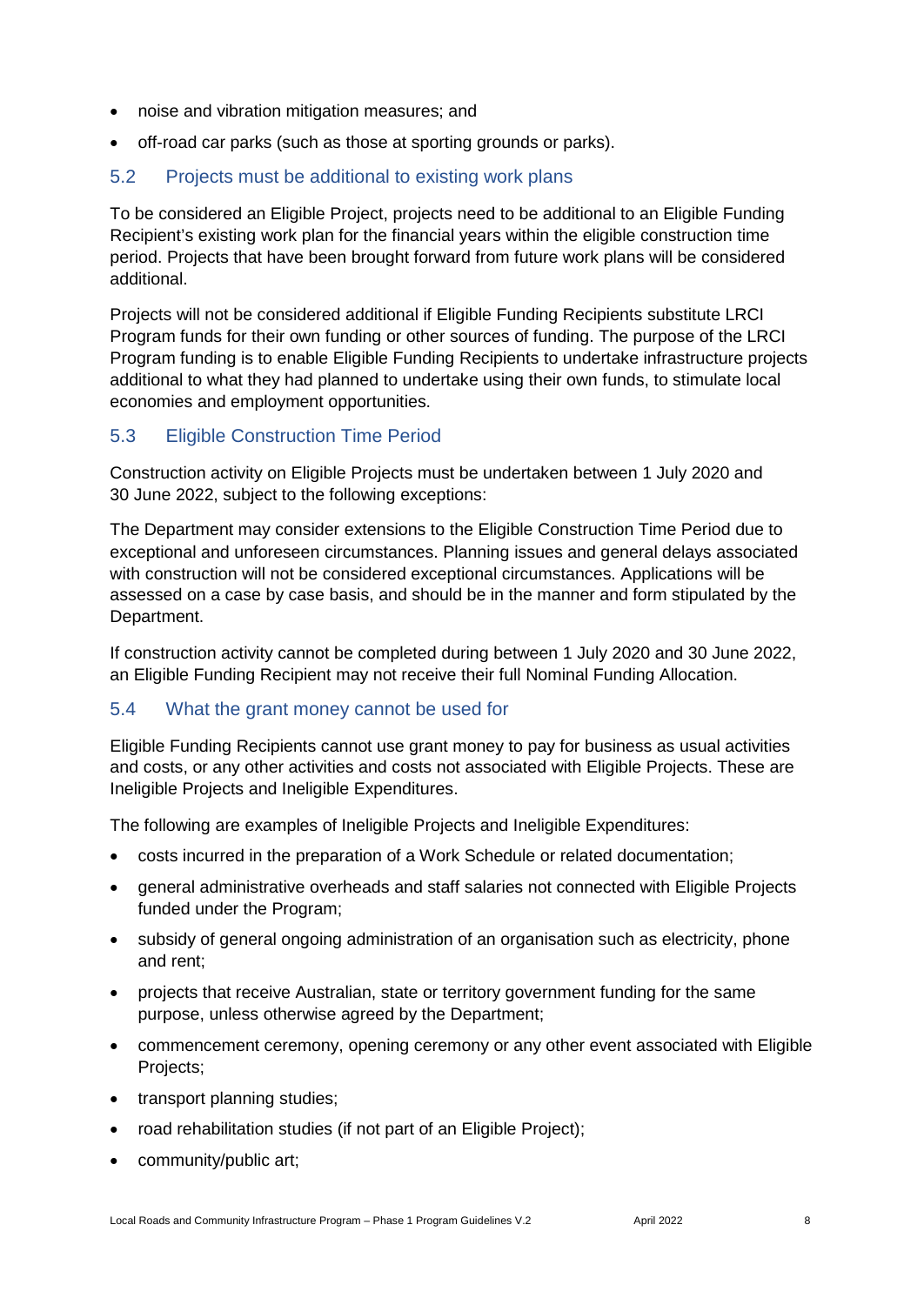- road building plant or other capital equipment especially moveable equipment (e.g. graders);
- training (if not part of an Eligible Project);
- public liability insurance;
- fringe benefits tax;
- GST payable component of a supply;
- finance leases on equipment;
- depreciation, except for depreciation of plant and equipment directly attributable to a grant funded eligible project;
- stand-alone design and preliminary works;
- operating lease charges where the rental expense cannot be directly linked to the grant project (e.g. a grader may be hired for a period for a variety of tasks, only charges that specifically relate to the funded eligible project can be charged against the grant funds);
- overseas travel; and
- the covering of retrospective costs.

## <span id="page-8-0"></span>6. The grant selection process

### <span id="page-8-1"></span>6.1 Who will approve grants?

The Deputy Prime Minister or Secretary of the Department will decide the award of grants to Eligible Funding Recipients.

A grant to an Eligible Funding Recipient will be made on the basis that the organisation meets the Eligibility Criteria.

The amount of grant money awarded to an Eligible Funding Recipient will be determined by the Department in accordance with the formula set out at Section 3.

The decision maker's decision is final in all matters, including:

- the approval of the grant; and
- the grant amount.

There is no appeal mechanism for the decision to approve or not approve a grant.

## <span id="page-8-2"></span>7. Letter of offer process

Eligible Funding Recipients will receive a letter of offer to participate in the LRCI Program. This will occur in June 2020 by mail/electronic form. This letter will:

- a) specify the Nominal Funding Allocation; and
- b) include a Grant Agreement that sets out the terms and conditions of the LRCI Program.

Before accepting the offer, Eligible Funding Recipients must read and understand these Guidelines and the Grant Agreement. The Guidelines can be found at the Department's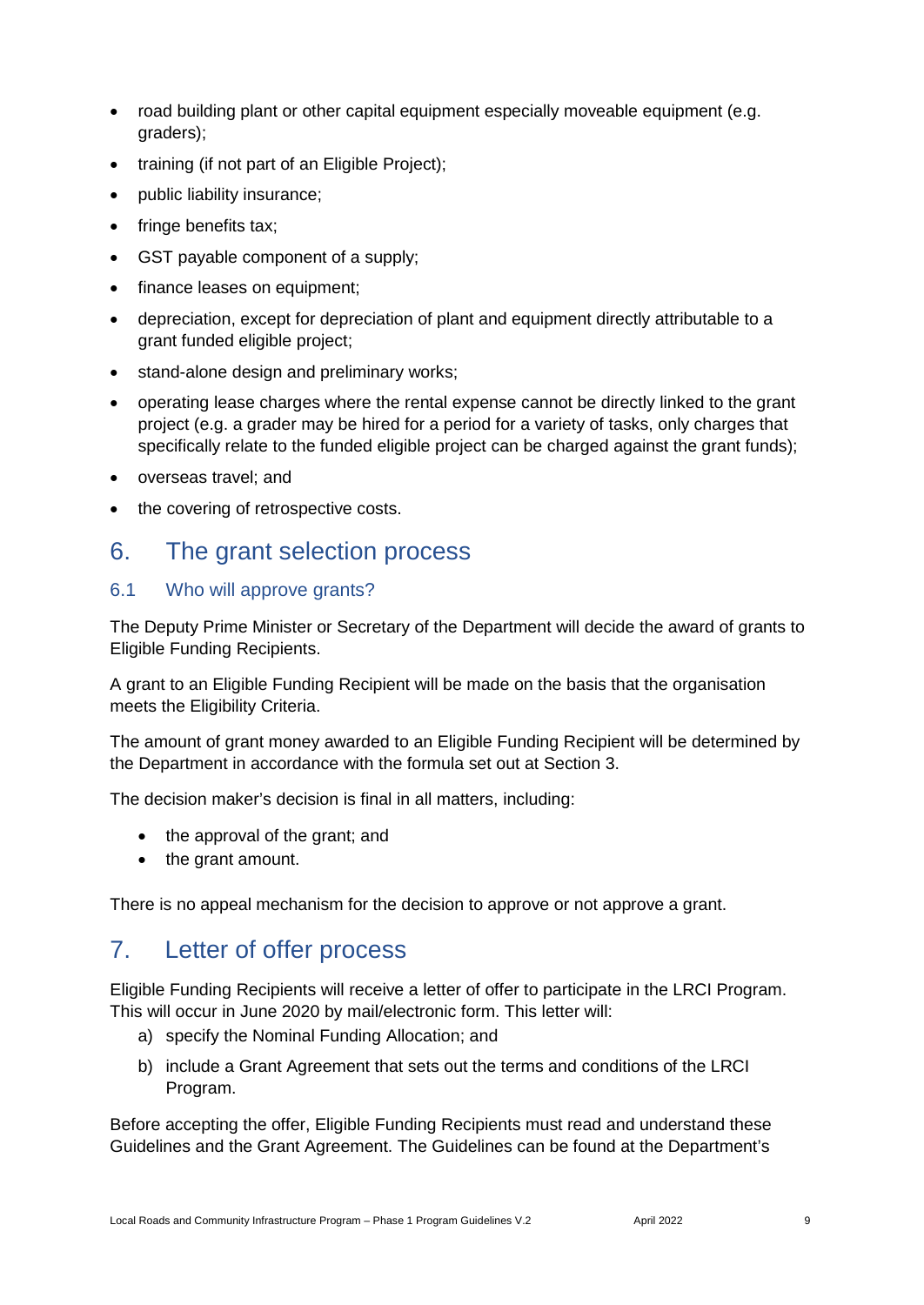website and on [GrantConnect.](http://www.grants.gov.au/) Any alterations and addenda<sup>1</sup> will be published on GrantConnect and the Department's website. By registering on GrantConnect, organisations will be automatically notified of any changes to the Guidelines.

## <span id="page-9-0"></span>8. Notification of outcomes

An Eligible Funding Recipient will receive a letter of offer and Grant Agreement.

## <span id="page-9-1"></span>9. Successful grantees

## <span id="page-9-2"></span>9.1 The grant agreement

An Eligible Funding Recipient must enter into a legally binding grant agreement with the Commonwealth. The Grant Agreement used for the LRCI Program will be supplied to Eligible Funding Recipients. The Grant Agreement has standard terms and conditions that cannot be changed.

The Grant Agreement may also contain conditions specific to an Eligible Funding Recipient in a Schedule.

An Eligible Funding Recipient should not make financial commitments until a grant agreement has been executed with the Commonwealth. The Department is not responsible for any of an Eligible Funding Recipient's expenditure until a Grant Agreement is executed and the Work Schedule is approved.

A Grant Agreement must be executed with the Commonwealth before any payments can be made.

To accept the offer, the Eligible Funding Recipient must sign the Grant Agreement:

- provide all the information requested; and
- return the Grant Agreement to the Program Manager by the date stipulated in the letter of offer.

By signing and returning the Grant Agreement, Eligible Funding Recipients agree to abide by the terms and conditions contained therein. The Department will then execute the Grant Agreement on behalf of the Commonwealth and return a copy to the Eligible Funding Recipient.

Eligible Funding Recipients should keep a copy of the Grant Agreement and any supporting documents.

The Commonwealth may recover grant funds from an Eligible Funding Recipient if the Grant Agreement has been breached. Where an Eligible Funding Recipient fails to meet the obligations of the Grant Agreement, the Grant Agreement may be terminated.

<sup>1</sup> Alterations and addenda include but are not limited to: corrections to currently published documents, changes to close times for applications, and Questions and Answers (Q&A) documents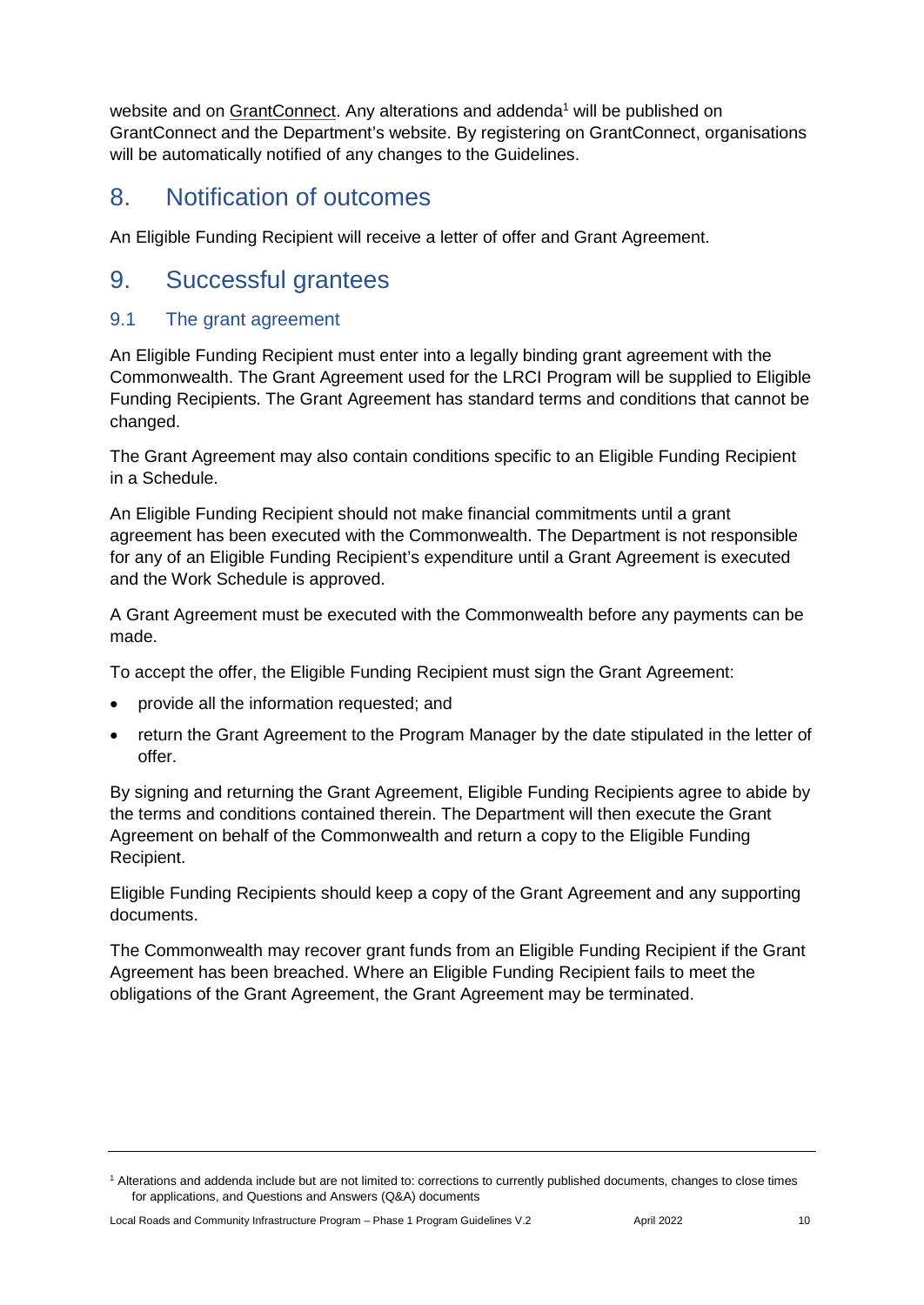## <span id="page-10-0"></span>9.2 How we pay the Grant

|  |  |  | <b>Table 1 Grant Payment Overview</b> |
|--|--|--|---------------------------------------|
|--|--|--|---------------------------------------|

| <b>Payment milestone</b>                                                                                     | <b>Grant payment date</b>                                                                                                                                                                         | <b>Amount</b>                                                                                                                                                                                                                                                                                                                                                                                                                    |
|--------------------------------------------------------------------------------------------------------------|---------------------------------------------------------------------------------------------------------------------------------------------------------------------------------------------------|----------------------------------------------------------------------------------------------------------------------------------------------------------------------------------------------------------------------------------------------------------------------------------------------------------------------------------------------------------------------------------------------------------------------------------|
| First Instalment:<br><b>Work Schedule</b><br>approval payment                                                | Within four weeks of the Work<br>Schedule being approved.                                                                                                                                         | The first payment will be equal to<br>50 per cent of an Eligible Funding<br><b>Recipient's Nominal Funding</b><br>Allocation.                                                                                                                                                                                                                                                                                                    |
| Progress Instalments:<br><b>Eligible Funding</b><br>Recipients can receive<br>multiple progress<br>payments. | Within four weeks of the<br>Department's acceptance of a<br><b>Quarterly Report</b>                                                                                                               | A Progress Instalment will be equal<br>to the Eligible Funding Recipient's:<br>actual expenditure until the end<br>$\bullet$<br>of the period covered by the<br>relevant Quarterly Report; and<br>projected expenditure on<br>$\bullet$<br>Eligible Projects in an Approved<br>Work Schedule to the end of<br>the subsequent quarter;<br>less:<br>received instalments; and<br>10 per cent of the Nominal<br>Funding Allocation. |
| Final payment                                                                                                | Within four weeks of the<br>Secretary of the Department<br>or their Delegate's decision<br>being made to release the<br>final instalment upon receipt of<br>the Final Report or Annual<br>Report. | The Final Instalment will equal the<br>smaller of:<br>the residual amount of an<br>$\bullet$<br><b>Eligible Funding Recipient's</b><br>Nominal Funding Allocation; or<br>total eligible expenditure under<br>$\bullet$<br>the program<br>less instalments paid to date.                                                                                                                                                          |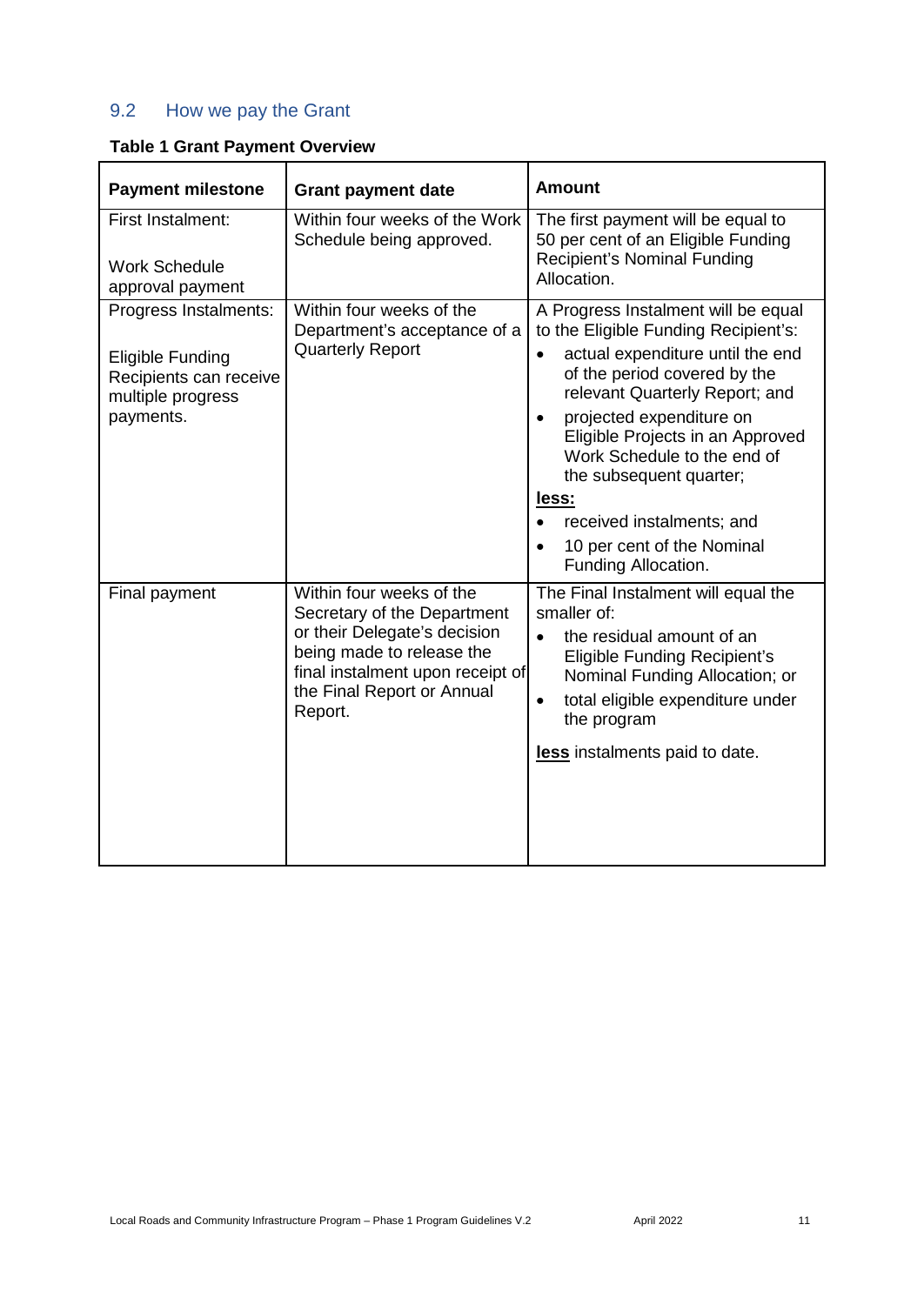## Submission of a Work Schedule

Eligible Funding Recipients will nominate projects they intend to spend LRCI grant money on in their Work Schedule.

Eligible Funding Recipients are required to submit a Work Schedule in the manner and form stipulated by the Department.

The draft Work Schedule must contain the following information in relation to each of the nominated projects the Grantee proposes to undertake using the Grant:

- project description, including details of how the project meets the Project Eligibility Requirements detailed in Section 5;
- proposed timeframes for the project, including construction commencement date, construction duration and estimated construction completion date;
- detail any Conflicts of Interest and management actions to manage these conflicts;
- the amount of Grant funding required and details of any other contributions to the total costs of the project, along with details of all proposed expenditure including confirmation that none of the proposed expenditure is Ineligible Expenditure;
- provide clear project descriptions;
- detail any conflicts of interest and management actions;
- specify the amount of grant funding required (projected expenditure);
- meet mapping requirements notified by the Department; and
- expected number of full-time equivalent jobs supported by the project over the construction period.

If some of the jobs supported by a project are new jobs/redistribution of personnel in the Eligible Funding Recipient's workforces, labour costs for work undertaken must be derived from timesheets or via an equally acceptable method. Management time included in the expected number of jobs supported by a project must not include Ineligible Expenditure or costs associated in Ineligible Projects, and a clear and definable model needs to be in place to apportion these costs.

Eligible Funding Recipients will be provided with a Work Schedule template and further information on how to fill out a Work Schedule. The process for submitting a Work Schedule will be provided to Eligible Funding Recipients and made available on the Department's website.

Eligible Funding Recipients can submit their Work Schedule when they return their signed Grant Agreement or any time afterwards. However, failure to promptly return a Work Schedule will result in release of grant funds being delayed.

## Approval of a Work Schedule

The Department will assess whether projects included in an Eligible Funding Recipient's Work Schedule meet the Eligible Project Requirements set out in these Guidelines and that all requested information has been provided.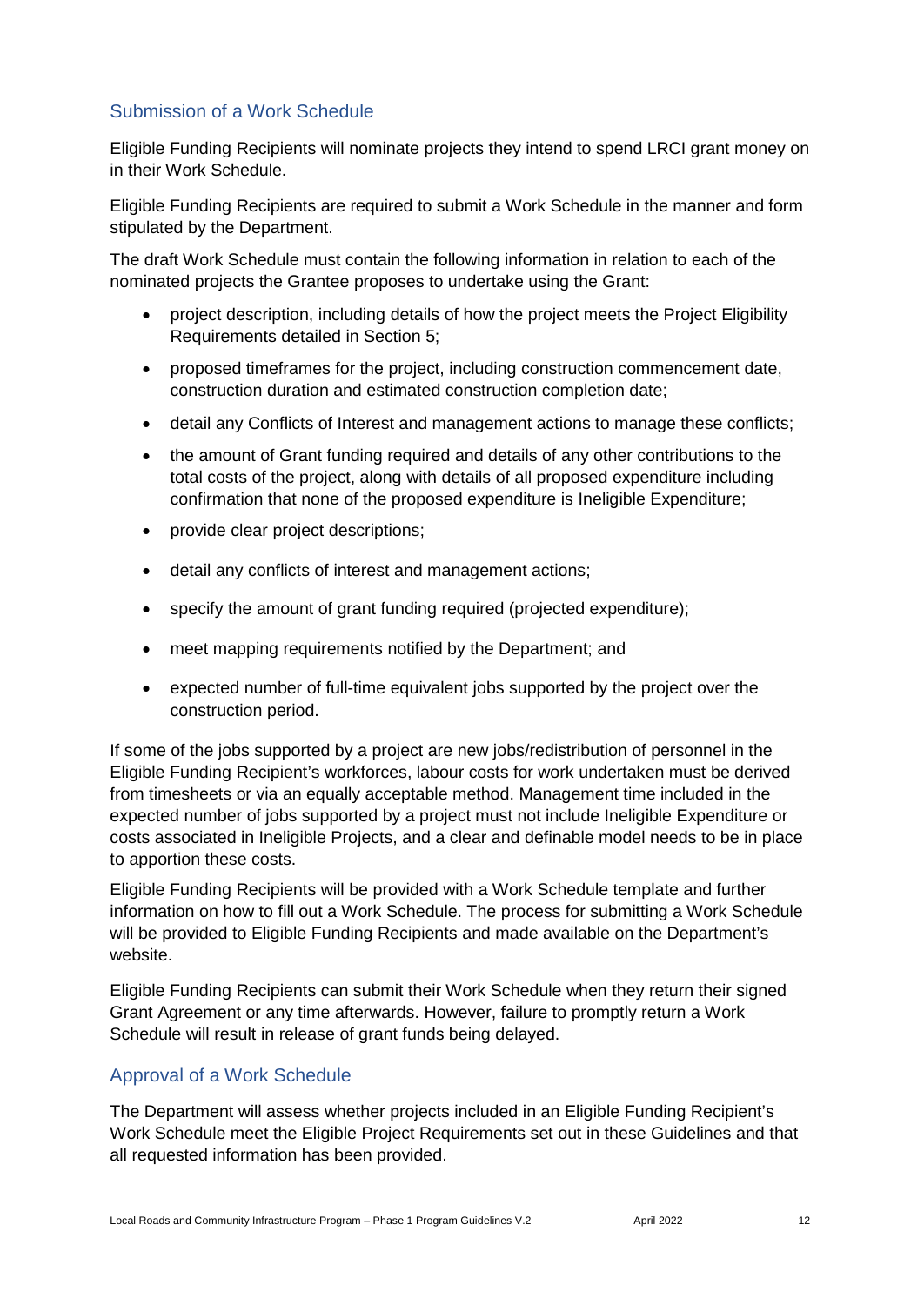If the Work Schedule or detailed projects do not meet requirements, an Eligible Funding Recipient may submit an updated Work Schedule that includes additional nominated projects for approval. The Department will contact the Eligible Funding Recipient to request further information.

The Department will make a recommendation to the Secretary of the Department or their Delegate to approve/not approve the Work Schedule and the release of the First Instalment (of three instalments) of grant funds on the basis of their assessment of the information provided by an Eligible Funding Recipient.

The Secretary of the Department or their Delegate will decide whether to approve the Work Schedule and the release of the First Instalment. Approval may be may subject to conditions detailed in the Grant Agreement.

Only approved Eligible Projects will be included in the Approved Work Schedule.

Eligible Funding Recipients will be advised in writing if their Work Schedule and release of the First Instalment has been approved.

Eligible Funding Recipients must keep their Work Schedule up to date in accordance with the Program Guidelines as in force from time to time; and any other requirements notified by the Commonwealth.

At a minimum, an Eligible Funding Recipient must update a Work Schedule in accordance with any requirements notified by the Commonwealth, immediately prior to submitting the second Quarterly Report or immediately before submission of an Ad hoc report for Early Access (refer to Section 11 for information on reporting requirements). This is because the amount of grant money to be released is calculated with reference to projected expenditure on Eligible Projects.

### First Instalment

The First Instalment will be paid to an Eligible Funding Recipient within four weeks of the Work Schedule and release of the First Instalment being approved by the Secretary of the Department or their delegate.

The value of the First Instalment will be 50 per cent of an Eligible Funding Recipient's Nominal Funding Allocation.

### Progress Instalment

The Secretary of the Department or their Delegate will decide whether to approve release of Progress Instalments on the basis of:

- the Department's assessment of, and the information provided in, relevant Quarterly Report/s;
- If seeking Early Access to progress instalments, the information contained in an Ad hoc report detailing a Eligible Funding Recipient's actual expenditure to date and projected expenditure in the manner and form required by the Department;
- whether or not a Eligible Funding Recipient is in breach, or suspected of being in breach, of the Grant Agreement; and
- consideration of other relevant information.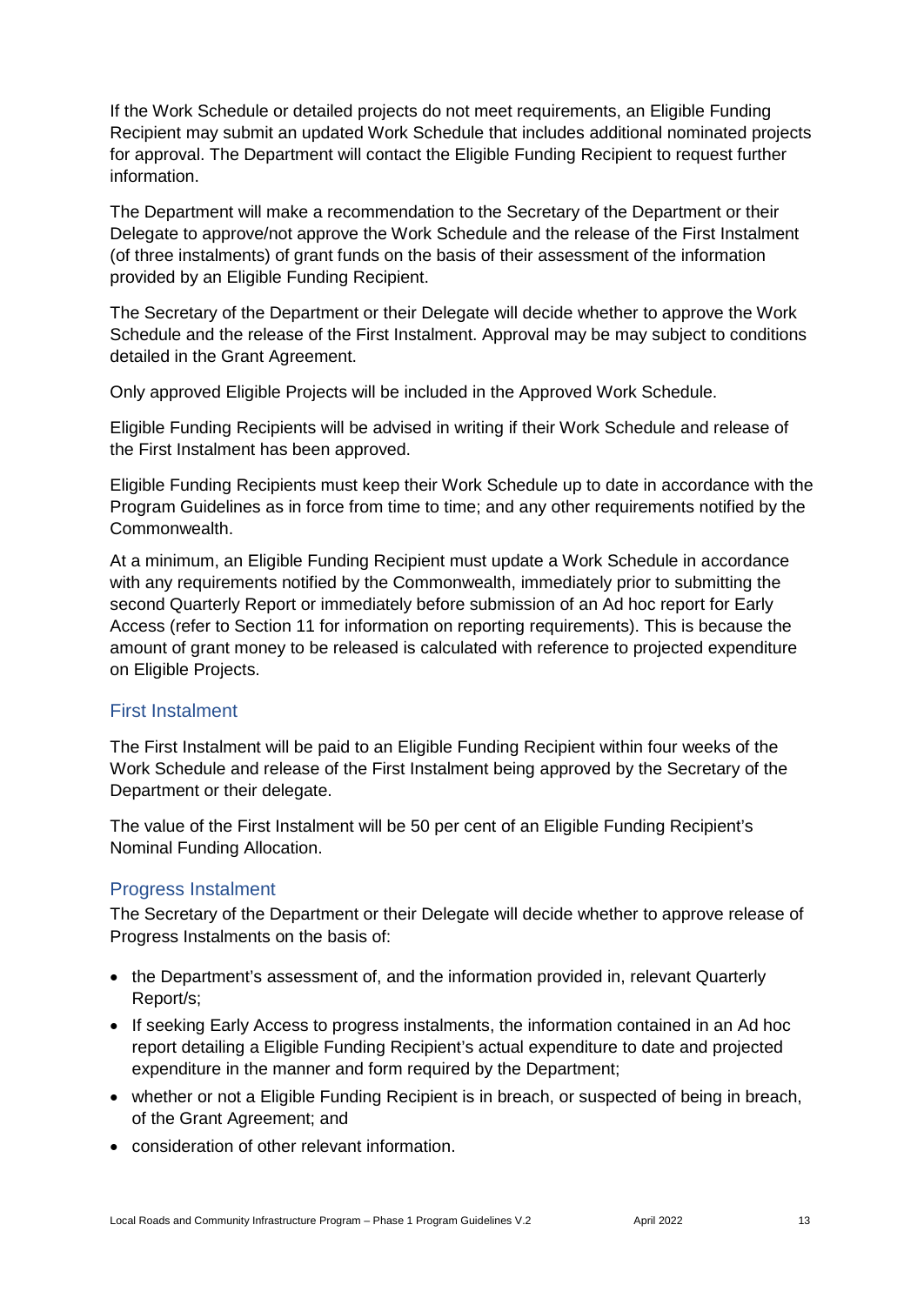Further information may be requested by the Department at this stage and considered by the Secretary or their Delegate.

If the Delegate approves release of a Progress Instalment, payment will be made within four weeks of the Delegate making this decision. Eligible Funding Recipients will be advised in writing of the decision to release a Progress Instalment.

The payment value for a Progress Instalment will equal:

- actual expenditure up until the end of the relevant quarter; plus
- projected expenditure to the end of the next quarter.

#### **less:**

- the first instalment: and
- 10 per cent of the Nominal Funding Allocation.

#### Early Access

If the Eligible Funding Recipient has expended all of its First Instalment in advance of 1 January 2021, an Eligible Funding Recipient can seek to access the Second Instalment early. The process followed in relation to the Second Instalment will be followed for Early Access with necessary changes to timeframes. The payment value will be equal:

 actual expenditure up until the Ad hoc Report date; plus projected expenditure to 31 March 2021

#### **less:**

- the first instalment: and
- 10 per cent of the Nominal Funding Allocation.

#### Final Instalment

The Secretary or their Delegate will decide whether to approve release of the Final Instalment on the basis of:

- an assessment of compliance with the Grant Agreement, including any investigations or audit reports;
- the information provided in the Annual Report;
- acceptance of a complete Final Report;
- information in the Work Schedule and relevant Quarterly Reports; and
- any other relevant information.

The Final Instalment will be the lesser of the residual amount of an Eligible Funding Recipient's Nominal Funding Allocation and the total actual expenditure under the program less instalments paid to date.

Further information may be requested by the Department at this stage and considered by the Secretary or their Delegate.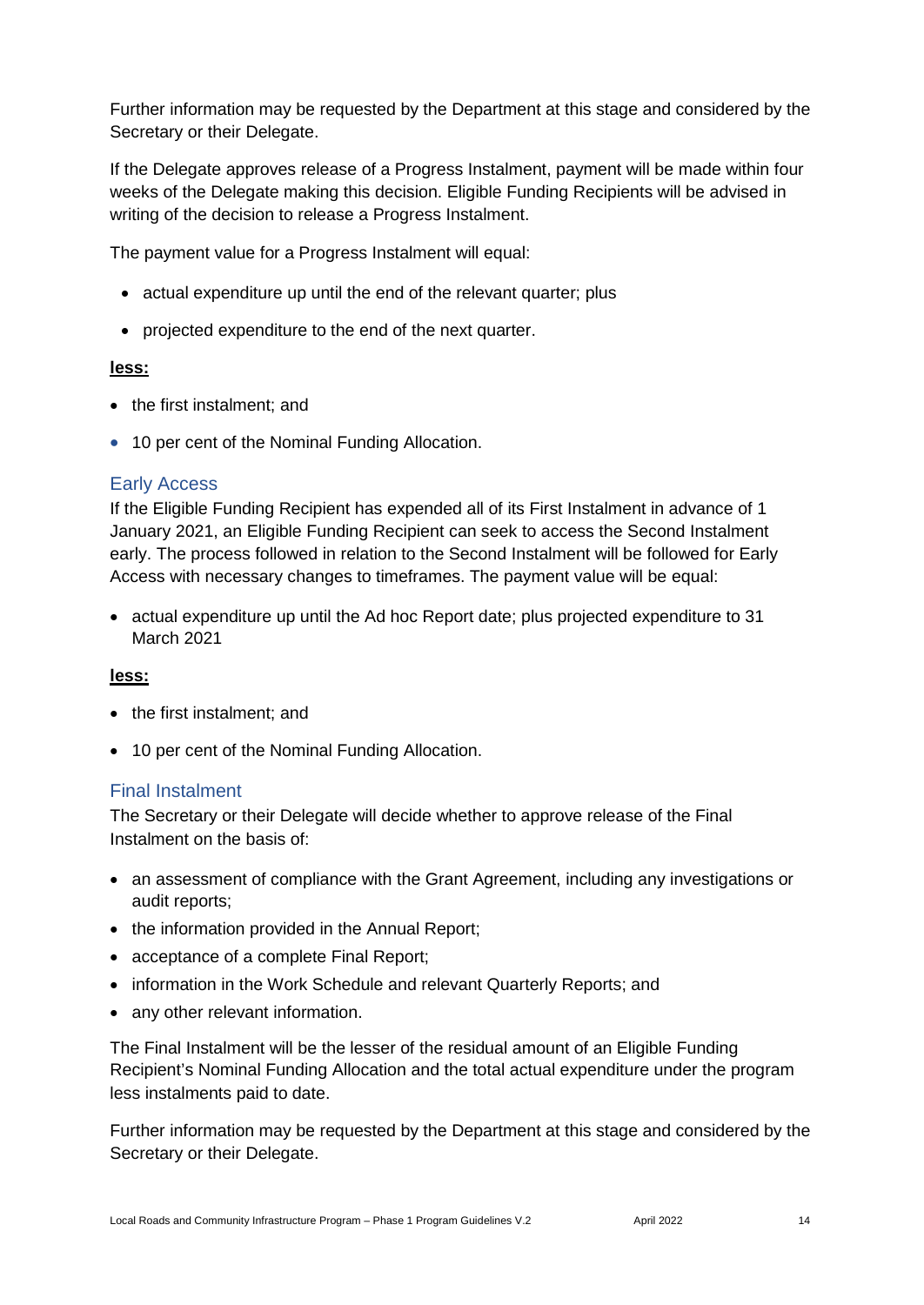The Final Instalment will be paid within four weeks of the Secretary of the Department or their Delegate's decision to release the grant payment.

## <span id="page-14-0"></span>9.3 Grant Payments and GST

In accordance with the Terms of the Australian Taxation Office ruling GSTR 2012/2, payments made under the LRCI Program, which are payments made by a government related entity to another government related entity, and for which the amount of the grant does not exceed the cost of providing the goods or services, do not attract GST. Consequently, the actual and projected expenditure Eligible Funding Recipients report to the Department must exclude the GST component on goods and services, and the payments the Department makes to Eligible Funding Recipients to cover the costs of the program will not include GST.

Grants are assessable income for taxation purposes, unless exempted by a taxation law. We recommend you seek independent professional advice on your taxation obligations or seek assistance from the [Australian Taxation Office.](https://www.ato.gov.au/) We do not provide advice on your particular taxation circumstances.

## <span id="page-14-1"></span>10. Announcement of grants

The Department will publish details of the grants awarded on GrantConnect. The Department may also publish information details of grants, including individual projects funded on its website or other government websites. This information may include:

- title of the project;
- description of the project and its aims;
- amount of funding received and funding allocation; and
- project outcomes.

## <span id="page-14-2"></span>11. Reporting requirements

Eligible Funding Recipients must submit reports in line with the Grant Agreement and these Guidelines. The Department will remind Eligible Funding Recipients of their reporting obligations before reports are due.

Eligible Funding Recipients must also update their Work Schedules as required and in accordance with any other requirements notified by the Department.

The Department will monitor progress by assessing submitted reports and may conduct site visits to confirm details in Quarterly Reports and Work Schedules if necessary. Occasionally, the Department may need to re-examine claims, seek further information, or request an independent audit of claims and payments on a risk based or sampling basis.

## <span id="page-14-3"></span>11.1 Quarterly Reports

Eligible Funding Recipients must submit Quarterly Reports throughout the Grant Period.

Quarterly Reports must be submitted per the timeframes in **Table 2 –Quarterly Reports** and in accordance with the Grant Agreement**.** 

Quarterly Reports are used to provide the Department with information on the progress of Eligible Projects and are a requirement for the receipt of funds for payment of the Second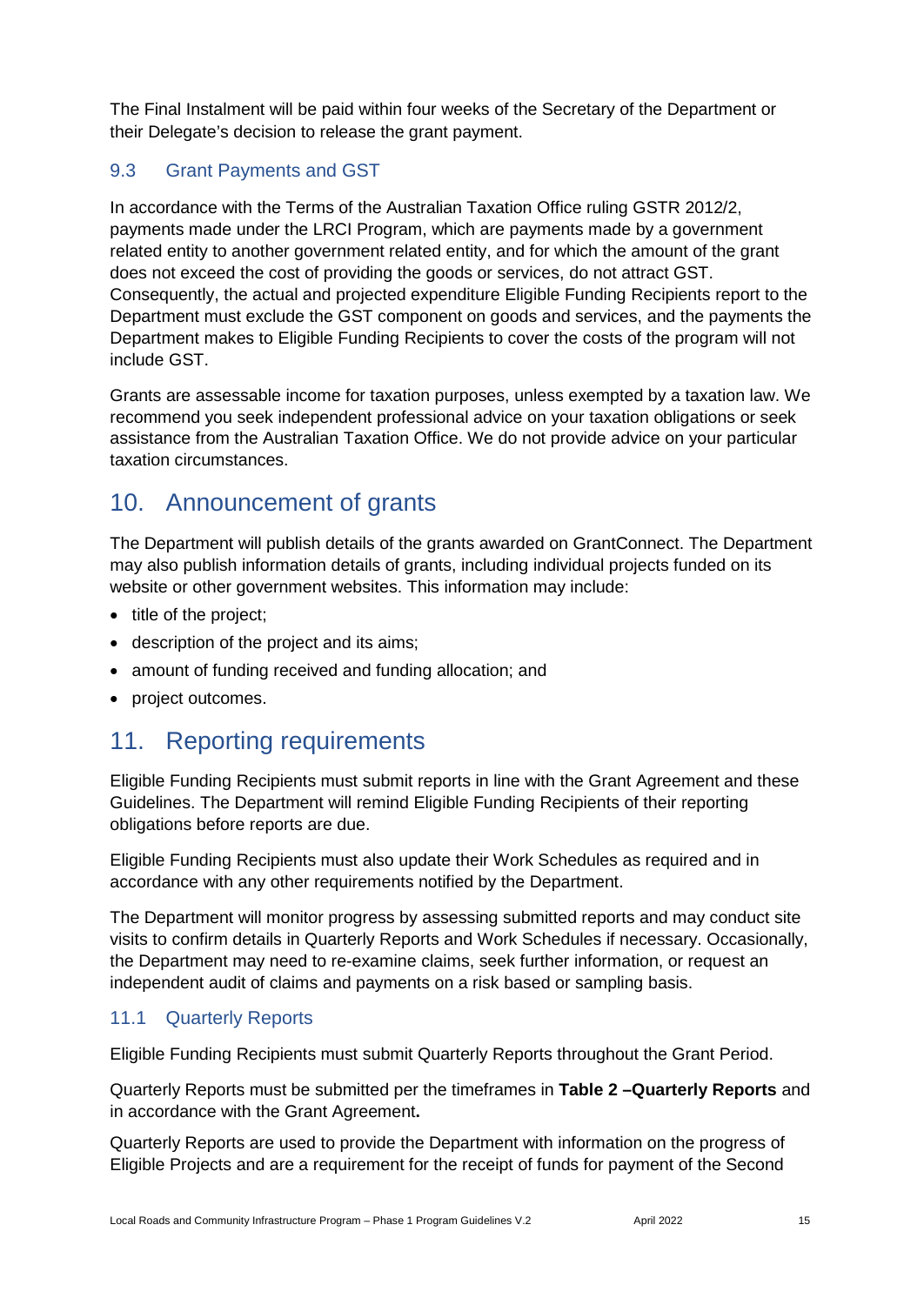and Third Instalments of grant payments. Quarterly Reports must be submitted in the manner and form specified by the Department and include required details.

Eligible Funding Recipients must provide the following information in a Quarterly Report:

- the amount of grant funding spent (actual expenditure) for the period commencing on 1 July 2020 and ending on the last day of the quarter to which the Quarterly Report relates;
- the amount of grant funding (proposed expenditure) which the Eligible Funding Recipient intends to spend on Eligible Projects in the quarter following the report;
- details of progress towards completion of Eligible Projects; including any evidence required per the Grant Agreement; and
- **e** estimated and/or confirmed jobs supporting by the grant funding.

The figures in the Quarterly Reports should be prepared on an accrual basis. Quarterly Reports must be submitted within the period specified in the Grant Agreement.

If an Eligible Funding Recipient has expended their Nominal Funding Allocation and/or returned any grant funding additional to the Approved Work Schedule, after providing the Quarterly Report for the quarter in which this occurs, an Eligible Funding Recipient will not be required to provide further Quarterly reports. However Eligible Funding Recipients are required to provide their subsequent Annual Report and (if applicable) the Final Report. This waiver of reporting requirements is an application of the proportionality principle.

| Lodgement period for<br><b>Quarterly Reports</b> | <b>Quarter: Actual</b><br>expenditure period | <b>Quarterly Report</b>                                                                                                                                                                                                                                                         |
|--------------------------------------------------|----------------------------------------------|---------------------------------------------------------------------------------------------------------------------------------------------------------------------------------------------------------------------------------------------------------------------------------|
| 1-31 October 2020                                | 1 July 2020 - 30 September<br>2020           | Mid payment update of Work<br>schedule. Actual expenditure and<br>eligible project updates for the period<br>commencing on 1 July 2020 and<br>ending on the last day of the quarter to<br>which the Quarterly Report relates.<br>Projected Expenditure for the next<br>quarter. |
| 1-31 January 2021                                | 1 October 2020 -<br>31 December 2020         | Actual expenditure and eligible project<br>updates for the period commencing on<br>1 July 2020 and ending on the last day<br>of the quarter to which the Quarterly<br>Report relates. Projected Expenditure<br>for the next quarter.                                            |
| 1-30 April 2021                                  | 1 January 2021 - 31 March<br>2021            | Actual expenditure and eligible project<br>updates for the period commencing on<br>1 July 2020 and ending on the last day<br>of the quarter to which the Quarterly<br>Report relates. Projected Expenditure<br>for the next quarter.                                            |
| 1-31 July 2021                                   | 1 April 2021 - 30 June 2021                  | Actual expenditure and eligible project<br>updates for the period commencing on<br>1 January 2021 and ending on the last<br>day of the quarter to which the<br>Quarterly Report relates. Projected<br>Expenditure for the next quarter.                                         |

### **Table 2 –Quarterly Reports**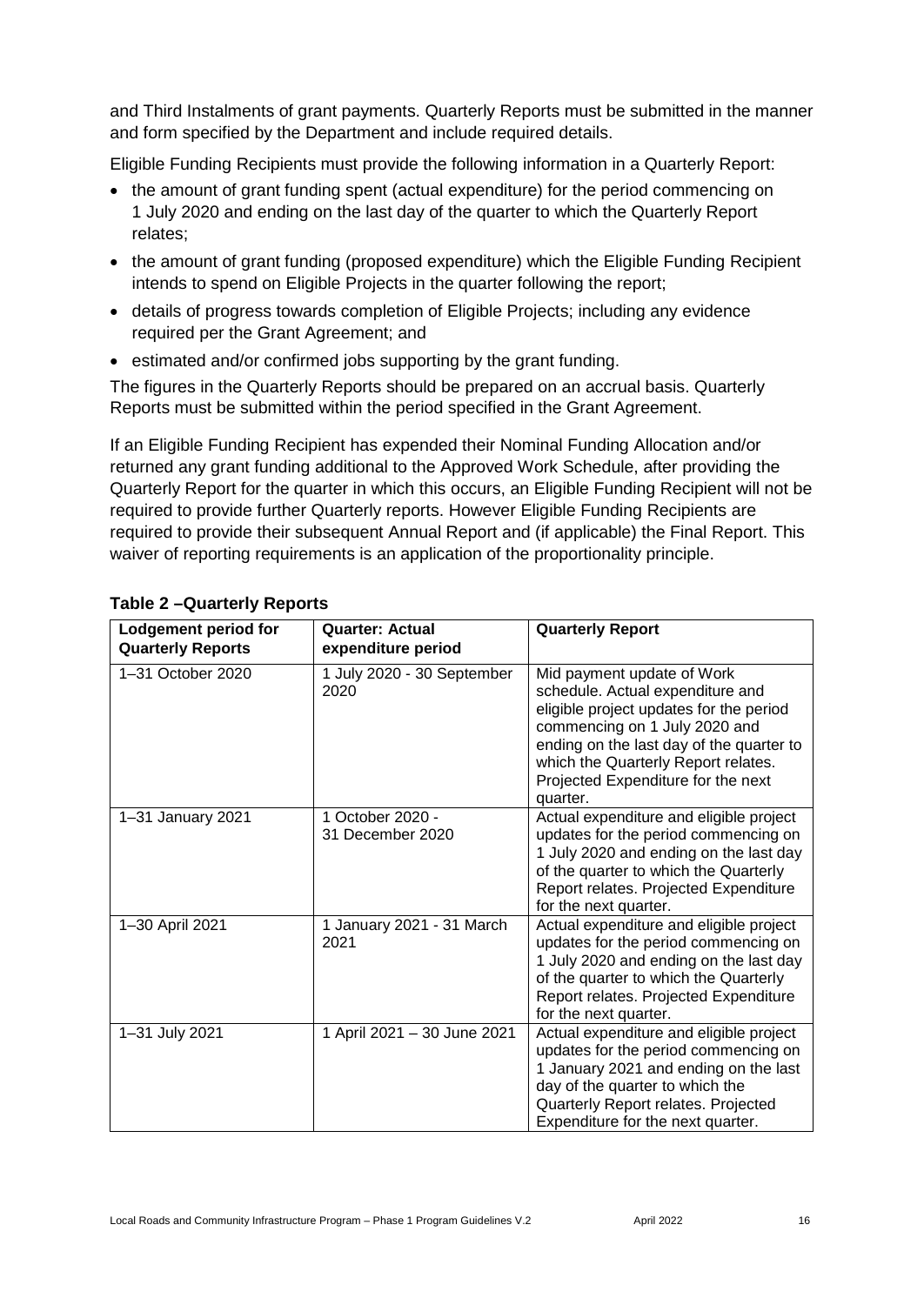| 2020/2021 Annual Report<br>by 31 October 2021. | 1 July 2020 - 30 June 2021           | <b>Annual Report</b><br>Actual expenditure and eligible project<br>updates from 1 July 2020<br>(commencement of program) to 30<br>June 2021.                                                             |
|------------------------------------------------|--------------------------------------|----------------------------------------------------------------------------------------------------------------------------------------------------------------------------------------------------------|
| 1-31 October 2021                              | 1 July 2021 - 30 September<br>2021   | Actual expenditure for the period<br>commencing on 1 July 2020 and<br>ending on the last day of the quarter to<br>which the Quarterly Report relates.<br>Projected Expenditure for the next<br>quarters. |
| 1-31 January 2022                              | 1 October 2021 - 31<br>December 2021 | Actual expenditure for the period<br>commencing on 1 July 2020 and<br>ending on the last day of the quarter to<br>which the Quarterly Report relates.<br>Projected Expenditure for the next<br>quarter.  |
| 1-30 April 2022                                | 1 January 2022 - 31 March<br>2022    | Actual expenditure for the period<br>commencing on 1 July 2020 and<br>ending on the last day of the quarter to<br>which the Quarterly Report relates.<br>Projected Expenditure for the next<br>quarter.  |
| 1-31 July 2022                                 | 1 April 2022 - 30 June 2022          | Actual expenditure for the period<br>commencing on 1 July 2020 and<br>ending on the last day of the quarter to<br>which the Quarterly Report relates.<br>Projected Expenditure for the next<br>quarter.  |
| 2021/2022 Annual Report<br>by 31 October 2021  | 1 July 2021 - 30 June 2022           | <b>Annual Report</b><br>Actual expenditure and eligible project<br>updates from 1 July 2021 to 30 June<br>2022.                                                                                          |

The Department must be informed of any Reporting delays or significant delays affecting Eligible Projects on an Approved Work Schedule as soon as Eligible Funding Recipients become aware of them.

## <span id="page-16-0"></span>11.2 Ad hoc Report

If an Eligible Funding Recipient has spent all of their First Instalment in advance of 1 January 2021, they can submit an Ad hoc report to access their second instalment early. The submission of an Ad hoc report does not negate the requirement to submit Quarterly Reports or an Annual Report.

An Ad hoc report must be in the manner and form required by the Department and contain the following information:

- the amount of grant funding spent from 1 July 2020 until the date specified in the Ad Hoc Report;
- the amount of grant funding which the Eligible Funding Recipient intends to spend on Eligible Projects on an Approved Work Schedule following the report until 31 March 2021;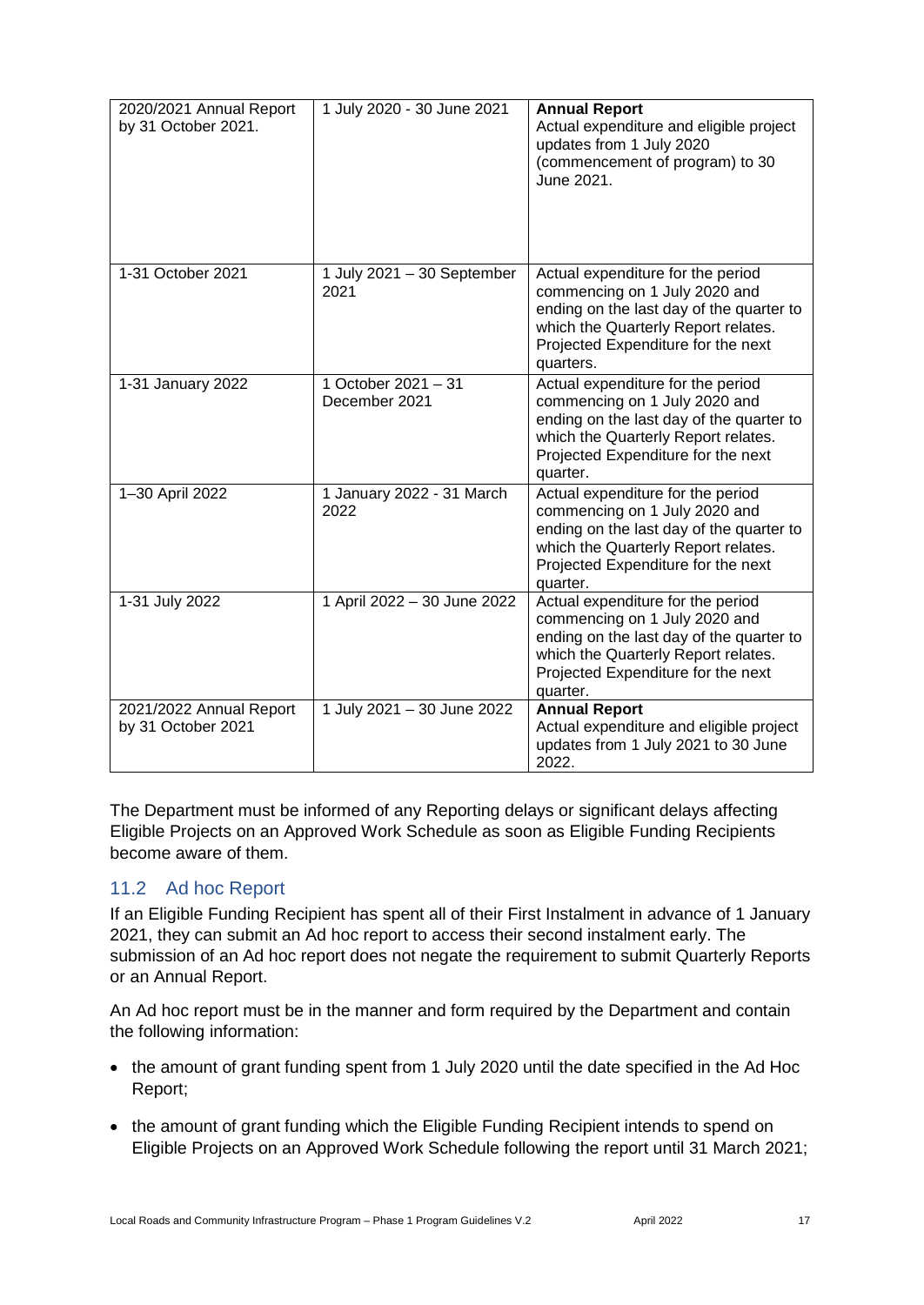- details of progress towards completion of funded Projects; including any evidence required per the Grant Agreement; and
- estimated and/or confirmed jobs supported by the grant funding.

## <span id="page-17-0"></span>11.3 Annual Report

### Phase 1 Annual Report for the 2020/2021 Financial Year

Eligible Funding Recipients must provide the Department with an Annual Report for the 2020/2021 Financial Year no later than 31 October 2021, unless otherwise agreed by the Department.

The report must be signed by an appropriate auditor, and must contain the auditor's opinion on the Eligible Funding Recipient's preparation of financial statements and their accounts and records. The 2020/2021 Annual report requires that Eligible Funding Recipient also engage the auditor to consider the appropriateness of accounts that relates to any Phase 2 Funding received during the 2020/2021 Financial year.

### Phase 1 Annual Report for the 2021/2022 Financial Year

Eligible Funding Recipients who have not completed all approved projects by 30 June 2021 must provide the Department with an Annual Report for the 2021/2022 Financial Year no later than 31 October 2022, unless agreed by the Department. This report is to be audited and submitted in conjunction with the Eligible Funding Recipient's Phase 2 and Phase 3 Annual Report.

The Annual Report(s) will need to be in the manner and form specified by the Department in the Annual Report Guidance document.

The report will need to include the following information:

- 1. Total amount of grant funding made available and subsequently received over the relevant financial year;
- 2. Total amount of grant funding spent on Eligible Projects;
- 3. Total amount (if any) of grant money unspent and either returned or will be returned to the Department:
	- a) a written and signed Financial Statement by the Chief Executive Officer or equivalent officer however named. The Financial Statement must be in the form specified by the Department and include:
		- i. The Phase 1 nominal funding allocation of the Eligible Funding Recipient;
		- ii. The Phase 1 grant payments the Eligible Funding Recipient received in the financial year;
		- iii. the amount spent by the Eligible Funding Recipient during the financial year;

Note: The figures in the Chief Executive Officer's financial statement should be calculated on an accrual basis.

- b) The Department may ask Eligible Funding Recipients to make a declaration that the grant funding was spent in accordance with the Grant Agreement and to report on any underspends of the grant money.
- 4. Photographic evidence of all approved projects. The infrastructure investment signage must be included where practicable.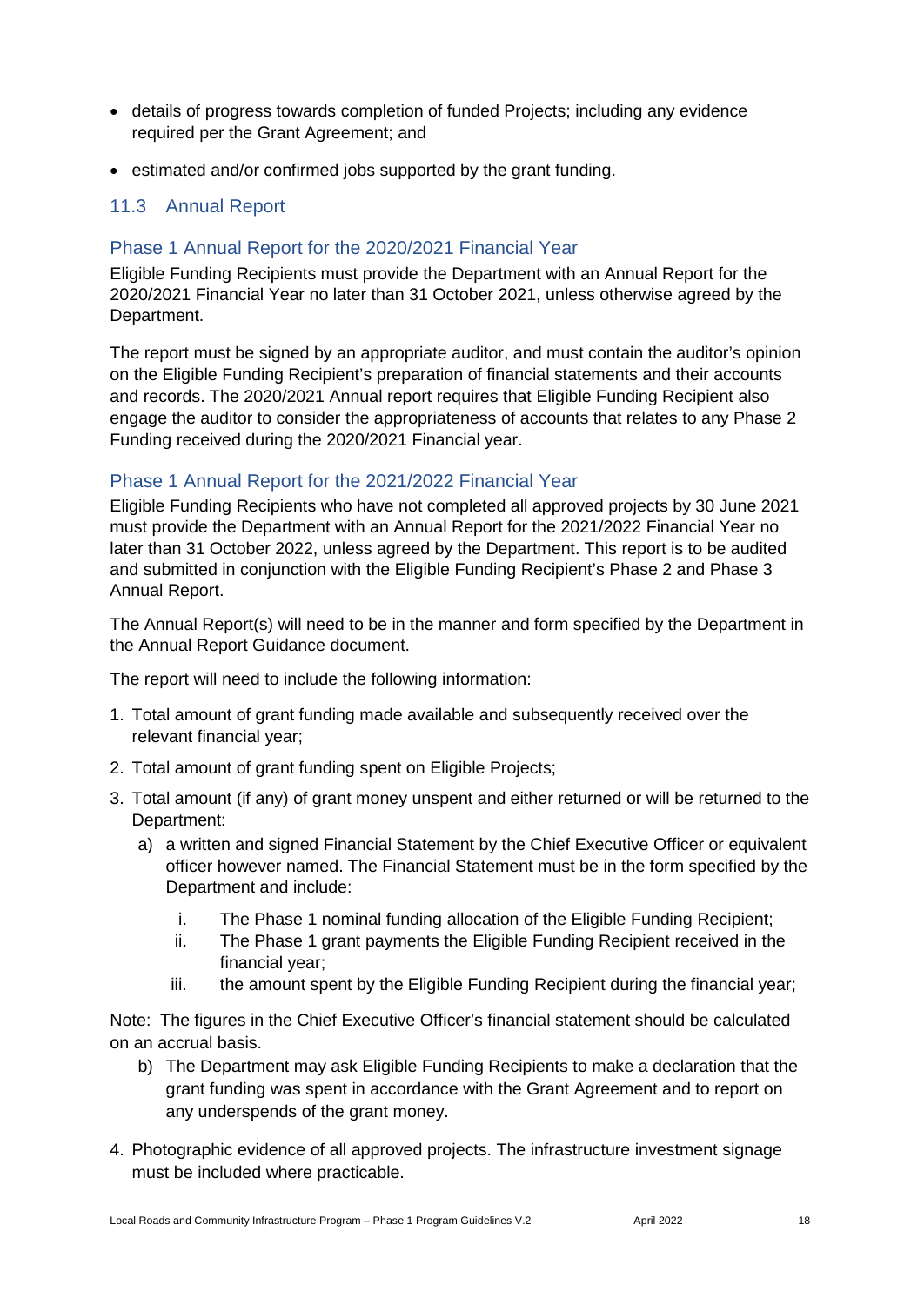## <span id="page-18-0"></span>11.4 Audited financial statements

As part of the Annual Report process outlined in section 11.3 above, the Department requires that Eligible Funding Recipients submit a report in writing and signed by an appropriate auditor stating whether, in the auditor's opinion:

- i. the Chief Executive Officer's financial statement included with the Annual Report (refer section 11.3) is based on proper accounts and records;
- ii. the Chief Executive Officer's financial statement is in agreement with the accounts and records, including the Final Report provided;
- iii. the expenditure has been on Eligible Projects under the LRCI Program;
- iv. the amount certified by the Chief Executive Officer in the Chief Executive Officer's financial statement as the Eligible Funding Recipient's own source expenditure is based on, and in agreement with, proper accounts and records.

## <span id="page-18-1"></span>11.5 Final Report

If Eligible Funding Recipients completed their Phase 1 projects prior to the 2021/2022 Annual Report, they can submit a Final Report to access their Final Payment Instalment early.

The submission of a Final Report does not negate the submission of the 2021/2022 Annual Report. The Final Report must also be audited by an appropriate auditor as part of the 2021/2022 Annual Report.

The Final Report must be submitted in the manner and form stipulated by the Department, and must contain the following:

- 1) A declaration confirming that all the projects are completed within the Eligible Construction Time Period.
- 2) The construction commencement and completion dates for each project, including any delays contributing to the completion of the project (e.g. supply chain issues).
- 3) The LRCI Actual Expenditure for all projects listed on the Eligible Funding Recipient's most recently approved work schedule. Note: this figure may vary from the amount approved on the work schedule. The LRCI Actual Expenditure must be calculated on accrual basis.
- 4) The outcome achieved for each project. Detail any community feedback (e.g. improvements to accessibility, greater use of facilities, increase in tourism etc.)

### <span id="page-18-2"></span>11.6 Reconciliation Process

If any amount of grant funding provided to the Eligible Funding Recipient is not spent on Eligible Projects listed on an Approved Work Schedule, they will be required to repay that amount to the Department within four weeks of receiving such a request.

If construction activity for a particular project cannot be completed within the Eligible Construction Time Period, an Eligible Funding Recipient may be required to repay the total cost for that project to the Department within four weeks of receiving such a request.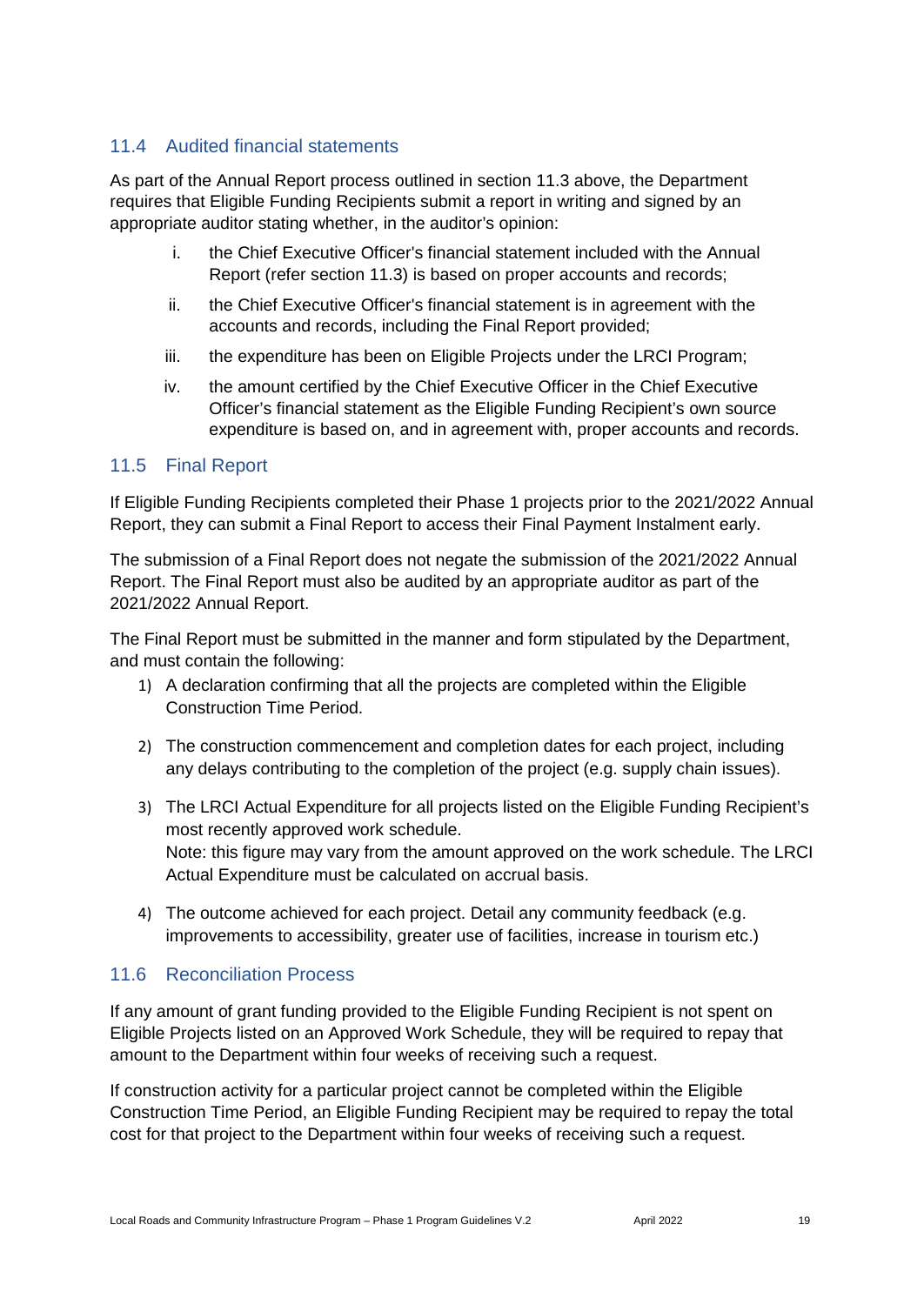Eligible Funding Recipients may apply to the Program Delegate seeking waiver of this repayment requirement. This request for waiver should be in the manner and form stipulated by the Department.

## <span id="page-19-0"></span>11.7 Compliance visits and Record Keeping

Eligible Funding Recipients must create and keep accurate and comprehensive records relating to grant payments received and retain those records for a minimum of five years.

Eligible Funding Recipients must, when requested to do so by the Department, provide, in the manner and form requested by the Department:

- copies of any or all of the records referred to in this subsection; and
- photographs of projects completed using program payments.

The Department may visit the Eligible Funding Recipient during or at the completion of the grant program to review compliance with the Grant Agreement. Eligible Funding Recipients will be provided with reasonable notice of any compliance visit.

The Department may also inspect the records Eligible Funding Recipients are required to keep under the Grant Agreement.

### <span id="page-19-1"></span>11.8 Fraud

Eligible Funding Recipients must comply with fraud provisions in the Grant Agreement.

### <span id="page-19-2"></span>11.9 Specific legislation, policies and industry standards.

Eligible Funding Recipients must comply with all relevant laws and regulations in undertaking Eligible Projects on an Approved Work Schedule. The Eligible Funding Recipient may also be requested to demonstrate compliance with relevant legislation/policies/industry standards detailed in the Grant Agreement, including Environment and Planning Laws detailed below.

#### **Environment and Planning laws**

Projects on which grant payments are spent must adhere to Australian Government environment and heritage legislation including the *Environment Protection and Biodiversity Conservation Act 1999*. Construction cannot start unless the relevant obligations are met.

Eligible Funding Recipients must also meet other statutory requirements where relevant. These may include, but are not limited to: Native title legislation; State government legislation - for example, environment and heritage; and Local government planning approvals.

## <span id="page-19-3"></span>12. How we monitor your grant activity

## <span id="page-19-4"></span>12.1 Keeping the Department informed

Eligible Funding Recipients must notify the Department of significant changes that are likely to affect an Eligible Project or their participation in the LRCI Program.

This includes any key changes to the Eligible Funding Recipient's organisation, particularly if it affects their ability to complete an Eligible Project, carry on their business and pay debts due.

Eligible Funding Recipients must also inform the Department of any changes to their: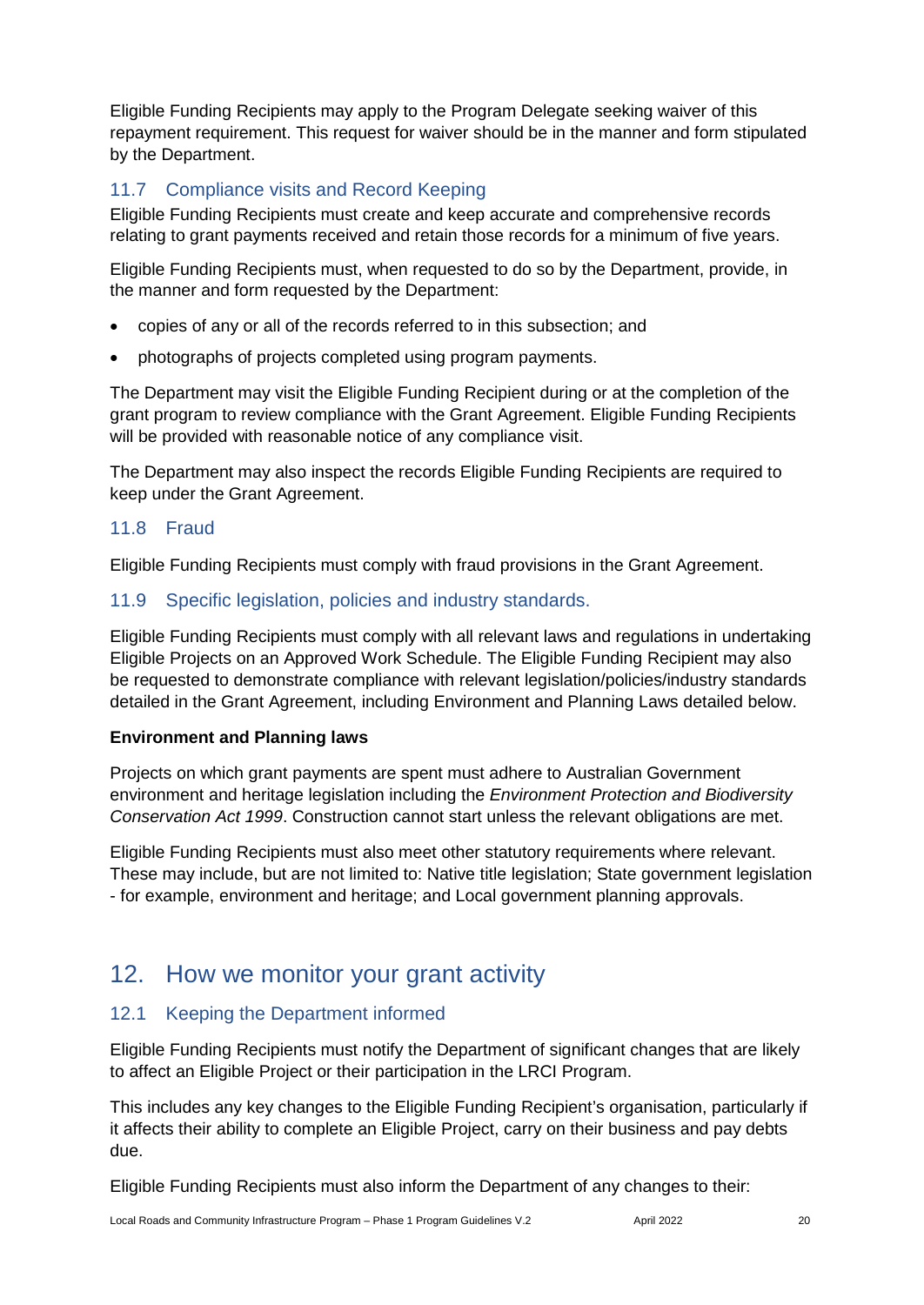- name:
- addresses;
- nominated contact details; or
- bank account details.

An Eligible Funding Recipient's bank account details for the LRCI program is the bank account the Eligible Funding Recipient uses for the Roads to Recovery Program. Any changes to an Eligible Funding Recipient's name, addresses, nominated contact details and bank account details must follow the process stipulated by the Department.

If an Eligible Funding Recipient becomes aware of a breach of terms and conditions of the Grant Agreement, or they cannot meet their obligations, they must contact the Department immediately. For example, if a funded Eligible Project is at risk of not being physically completed by 30 June 2022.

## <span id="page-20-0"></span>12.2 Department Contact Details

Email the mailbox at: LRCP@infrastructure.gov.au

Mail to: Program Manager

Local Roads and Community Infrastructure Grant Program

Infrastructure Investment Division

Department of Infrastructure, Transport, Regional Development and Communications

GPO Box 594

CANBERRA ACT 2601

### <span id="page-20-1"></span>12.3 Evaluation

The Department will evaluate the LRCI Program to measure how well the outcomes and objectives have been achieved. Information provided by Eligible Funding Recipients, including through Work Schedules, submitted Quarterly and Ad hoc reports, and interviews may be used for evaluation purposes.

The Department may contact Eligible Funding Recipients up to two years after completion of funded projects to assist with this evaluation.

### <span id="page-20-2"></span>12.4 Acknowledgement

Formal public statements, media releases or statements, displays, publications and advertising made by Eligible Funding Recipients must acknowledge and give appropriate recognition to the contribution of the Australian Government to that project.

### <span id="page-20-3"></span>12.5 Media releases

If Eligible Funding Recipients propose to issue any media release relating to an Eligible Project under the LRCI Program, they must:

• At least two business days prior to the proposed release, unless otherwise agreed by the Department, provide a copy of the proposed media release and obtain the Department's agreement to the media release; and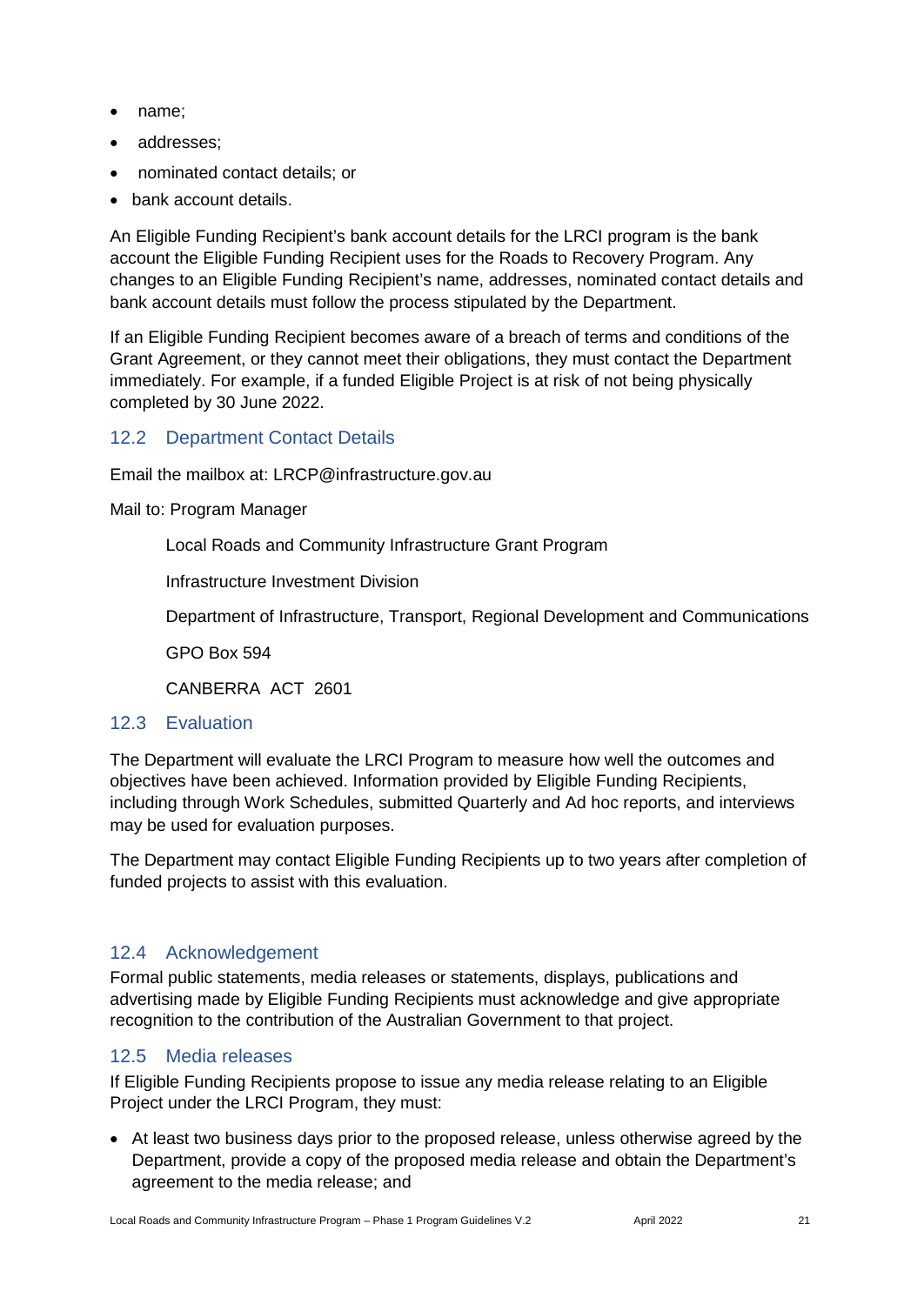• Provide the relevant local Federal Member of Parliament with the opportunity to participate in the media release.

On receipt of the second and third instalment, an Eligible Funding Recipient must provide via email a summary of projects commencing, in progress, and completing in a Federal Electorate, and the funds claimed against those projects, to the relevant local Federal Member of Parliament. Eligible Funding Recipients must copy the Department into this email and must send the email within seven calendar days of the payment being made to them.

## <span id="page-21-0"></span>12.6 Signage

For Eligible Projects on an Approved Work Schedule over \$10,000, Eligible Funding Recipients must ensure that signs are erected for each funded Eligible Project, at the time work on the Eligible Project commences.

Signage guidelines will be available on the Department's website.

Eligible Funding Recipients must ensure that all signs erected as required by these Guidelines remain in place for the duration of the project to which they relate and for a minimum period of six months, after the day on which the project is completed.

## <span id="page-21-1"></span>12.7 Project Events

If a Eligible Funding Recipient proposes to hold a works commencement ceremony, opening ceremony or any other event in relation to a funded project, they must inform the Department and the relevant local Federal Member of Parliament of the proposed ceremony or event at least two weeks before the proposed ceremony or event is to be held, and provide details of the proposed ceremony or event, including proposed invitees and order of proceedings.

If requested by the Department or the relevant local Federal Member of Parliament, Eligible Funding Recipients must arrange a joint Australian Government/Eligible Funding Recipient works commencement ceremony, opening ceremony or any other event.

If requested by the Minister, a member of the Minister's staff, the relevant local Federal Member of Parliament, or the Department, Eligible Funding Recipients must invite and, if the invitation is accepted, arrange for an Australian Government representative (nominated by the Minister or a member of the Minister's staff) to participate in any works commencement ceremony, opening ceremony or any other event proposed to be held in relation to a funded project.

## <span id="page-21-2"></span>13. Probity

The Australian Government will make sure that the grant opportunity process is fair; conducted according to the published Guidelines; incorporates appropriate safeguards against fraud, unlawful activities and other inappropriate conduct; and, is consistent with the CGRGs.

These Guidelines may be changed from time-to-time by the Department. In the event of a change to the guidelines, the revised guidelines will be published on GrantConnect and the Department's website.

### <span id="page-21-3"></span>13.1 Enquiries and feedback

For further information or clarification, the Department can be contacted at [LRCIP@infrastructure.gov.au.](mailto:LRCIP@infrastructure.gov.au)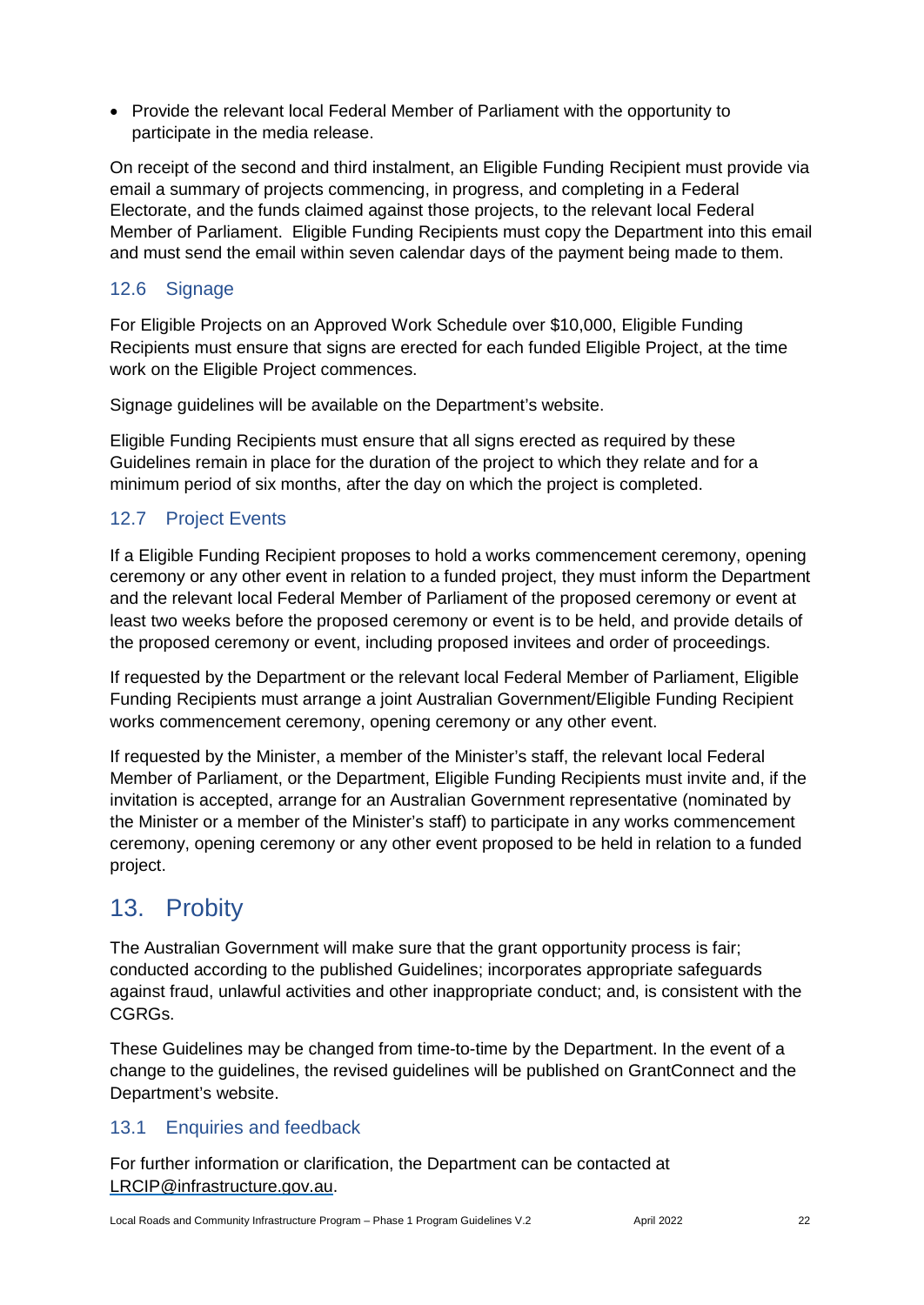Frequently Asked Questions may be published at [https://investment.infrastructure.gov.au/infrastructure\\_investment/local-roads-community](https://investment.infrastructure.gov.au/infrastructure_investment/local-roads-community-infrastructure-program/index.aspx)[infrastructure-program/index.aspx](https://investment.infrastructure.gov.au/infrastructure_investment/local-roads-community-infrastructure-program/index.aspx)

To make a compliant, the Department can be contacted on 13 28 46. Complaints will be referred to the appropriate manager.

Alternatively, complaints can be directed to:

General Manager COVID Recovery Infrastructure Investment Stimulus GPO Box 2013 CANBERRA ACT 2601

If persons do not agree with the way the Department has handled your compliant, you may complain to the [Commonwealth Ombudsman.](http://www.ombudsman.gov.au/) The Ombudsman will not usually look into a compliant unless the matter has first been raised directly with the Department.

The Commonwealth Ombudsman can be contacted on:

Phone (toll free): 1300 362 072

Email: [ombudsman@ombudsman.gov.au](mailto:ombudsman@ombudsman.gov.au)

Website: [www.ombudsman.gov.au](http://www.ombudsman.gov.au/)

#### <span id="page-22-0"></span>13.2 Conflicts of interest

Any conflicts of interest could affect the performance of the grant opportunity or program.

Eligible Funding Recipients must disclose if any of their personnel:

- has a relationship with or interest in, an organisation, which is likely to interfere with or restrict them/the Eligible Funding Recipient from carrying out the proposed activities and/or implementing the Work Schedule fairly and independently; or
- has a relationship with, or interest in, an organisation from which may be awarded work in relation to a Eligible Project or is otherwise be involved on the implementation of the Work Schedule.

An Eligible Funding Recipient must include the following information in the Work Schedule:

- any details of any real, apparent, or potential conflicts of interests that may arise in relation to the Eligible Projects or the program;
- details of how they propose to manage these or any other conflicts of interest that may arise; or
- that to the best of their knowledge there are no conflicts of interest.

If an Eligible Funding Recipient later identifies an actual, apparent, or perceived conflict of interest, they must inform the Department in writing immediately.

### <span id="page-22-1"></span>13.3 How we manage conflicts of interest

Conflicts of interest for Australian Government staff will be handled as set out in the [Australian Public Service Code of Conduct \(Section 13 \(7\)\)](https://www.apsc.gov.au/code-conduct) of the *[Public Service Act 1999](https://www.legislation.gov.au/Details/C2013C00310)*. Commonwealth officials including the decision maker, must also declare any conflicts of interest.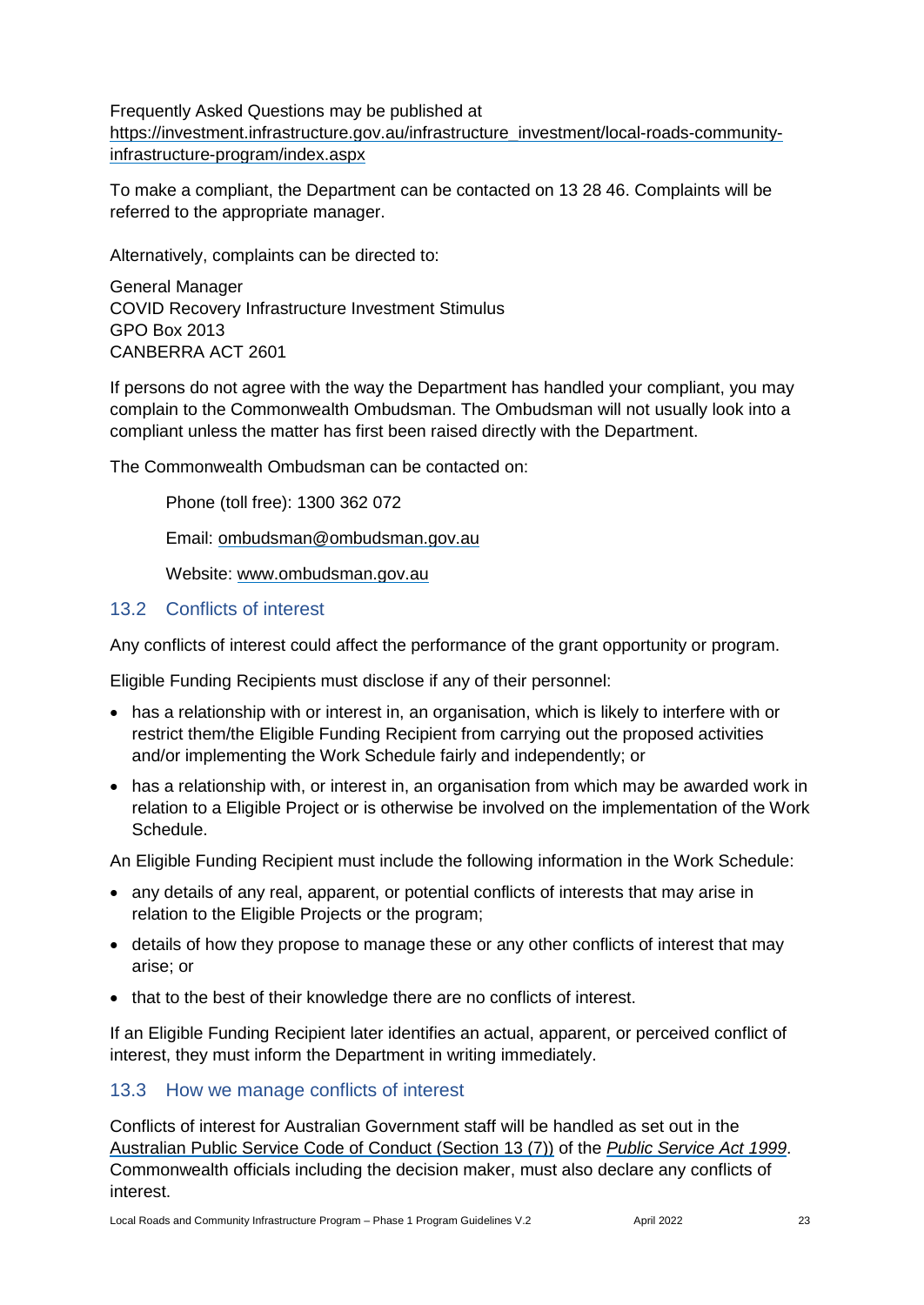Conflict of interest requirements form part of the Grant Agreement. Breach of conflict of interest requirements may result in termination of the Grant Agreement.

#### <span id="page-23-0"></span>13.4 Privacy

The Department treats personal information according to the *[Privacy Act 1988](https://www.legislation.gov.au/Details/C2014C00076)* and the [Australian Privacy Principles.](https://www.oaic.gov.au/privacy-law/privacy-act/australian-privacy-principles) This includes advising:

- what personal information is collected;
- why personal information is collected; and
- who personal information is given to.

Personal information can only be disclosed to someone for the primary purpose for which it was collected, unless an exemption applies.

The Australian Government may also use and disclose information about Eligible Funding Recipients under this grant opportunity in any other Australian Government business or function. This includes disclosing grant information on GrantConnect as required for reporting purposes and giving information to the Australian Taxation Office for compliance purposes.

The Department may share information it is provided with other Commonwealth entities for purposes including government administration, research or service delivery, according to Australian laws.

Eligible Funding Recipients must declare their ability to comply with the *Privacy Act 1988* and the Australian Privacy Principles and impose the same privacy obligations on officers, employees, agents and subcontractors that Eligible Funding Recipients engage to assist with the activity, in respect of personal information collected, used, stored, or disclosed in connection with the activity. Accordingly, Eligible Funding Recipients must not do anything, which if done by the Department would breach an Australian Privacy Principle as defined in the Act.

## <span id="page-23-1"></span>13.5 Confidential Information

Other than information available in the public domain, Eligible Funding Recipients agree not to disclose to any person, other than to the Department, any confidential information unless in accordance with these Guidelines or the Grant Agreement. The obligation will not be breached where required by law, Parliament or a stock exchange to disclose the relevant information or where the relevant information is publicly available (other than through breach of a confidentiality or non-disclosure obligation).

The Department may at any time, require Eligible Funding Recipients to arrange for their employees, agents or subcontractors to give a written undertaking relating to nondisclosure of our confidential information in a form the Department considers acceptable.

The Department will keep any information in connection with the grant agreement confidential to the extent that it meets all the three conditions below:

- information is clearly identified as confidential and explain why it should be treated as confidential;
- the information is commercially sensitive; and
- revealing the information would cause unreasonable harm to the Eligible Funding Recipient or someone else.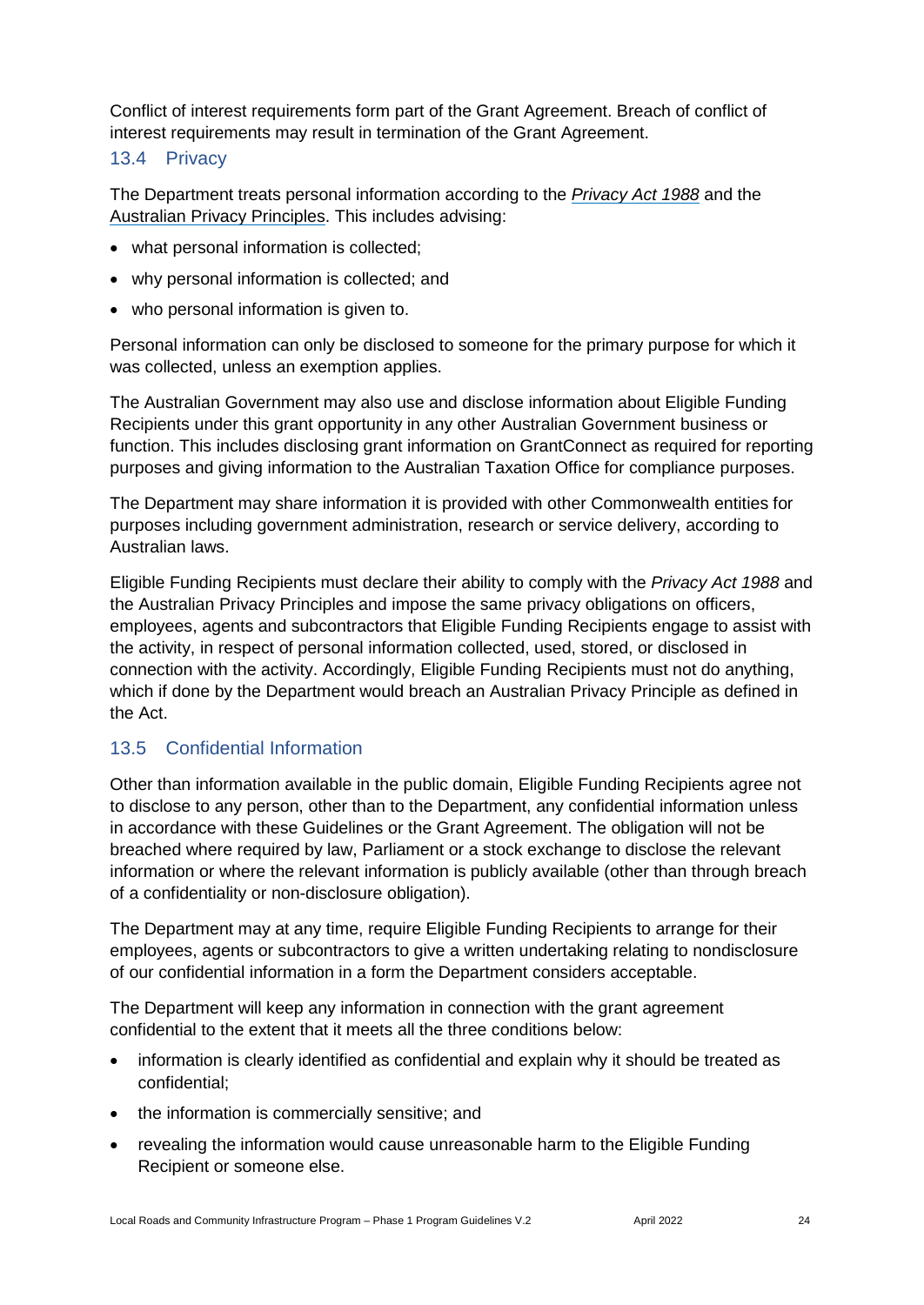The Department will not be in breach of any confidentiality agreement if the information is disclosed to:

- the Minister and other Commonwealth employees and contractors to help the Department manage the program effectively;
- employees and contractors of the Department so it can research, assess, monitor and analyse our programs and activities;
- employees and contractors of other Commonwealth agencies for any purposes, including government administration, research or service delivery;
- other Commonwealth, State, Territory or local government agencies in program reports and consultations;
- the Auditor-General, Ombudsman or Privacy Commissioner;
- the responsible Minister or Parliamentary Secretary; and
- a House or a Committee of the Australian Parliament.

The grant agreement may also include any specific requirements about special categories of information collected, created or held under the grant agreement.

### <span id="page-24-0"></span>13.6 Freedom of information

All documents in the possession of the Australian Government, including those about this grant opportunity, are subject to the *[Freedom of Information Act 1982](https://www.legislation.gov.au/Series/C2004A02562)* (FOI Act)*.*

The purpose of the FOI Act is to give members of the public rights of access to information held by the Australian Government and its entities. Under the FOI Act, members of the public can seek access to documents held by the Australian Government. This right of access is limited only by the exceptions and exemptions necessary to protect essential public interests and private and business affairs of persons in respect of whom the information relates.

All Freedom of Information requests must be referred to the Freedom of Information Coordinator in writing.

Freedom of Information Coordinator Department of Infrastructure, Regional Development and Cities GPO Box 594 CANBERRA ACT 2601

Tel: (02) 6274 6495 Fax: (02) 6275 1347 email: [foi@infrastructure.gov.au](mailto:foi@infrastructure.gov.au)

## <span id="page-24-1"></span>14. Consultation

The Australian Government sought assistance from local councils to identify potential projects that could be fast-tracked given the economic impacts being experienced from the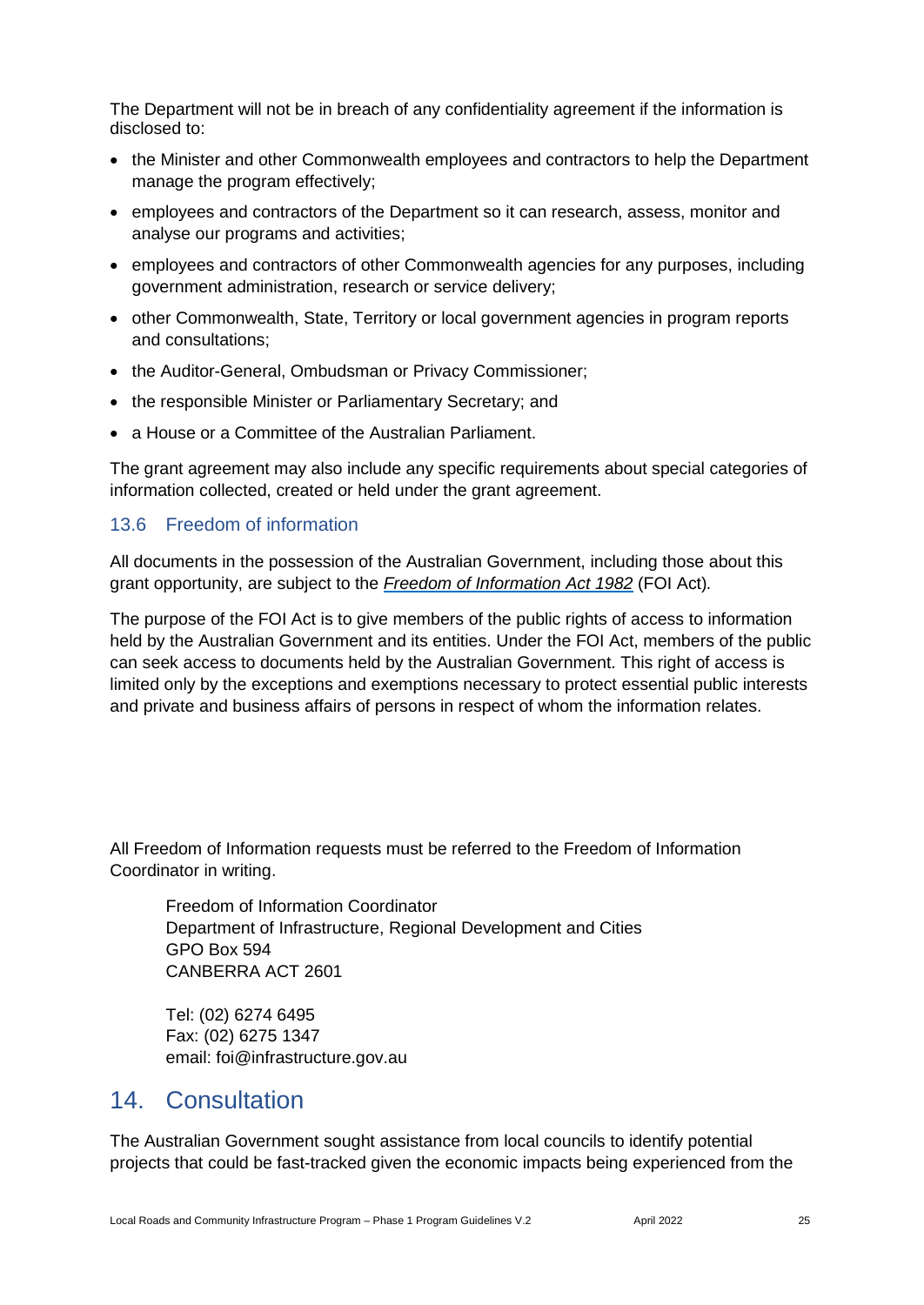COVID-19 pandemic. Projects nominated by councils have informed the scope of the LRCI Program.

The Department has consulted with the Australian Local Government Association in developing these Guidelines.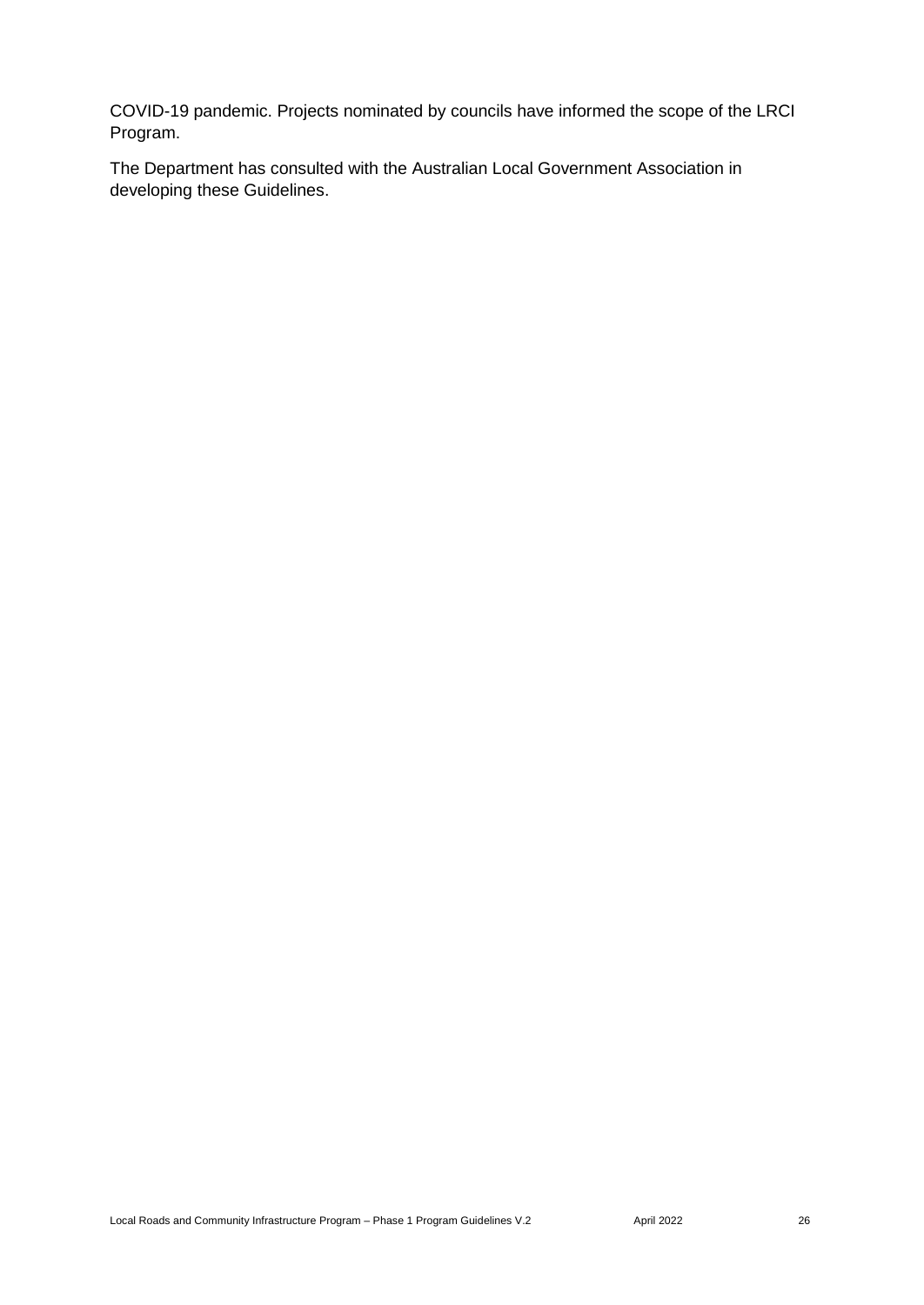# <span id="page-26-0"></span>15. Glossary

| <b>Term</b>                                        | <b>Definition</b>                                                                                                                                                                                                                                                                                                                                                                          |
|----------------------------------------------------|--------------------------------------------------------------------------------------------------------------------------------------------------------------------------------------------------------------------------------------------------------------------------------------------------------------------------------------------------------------------------------------------|
| accountable authority                              | see subsection 12(2) of the <b>Public Governance</b> , Performance<br>and Accountability Act 2013 (PGPA Act)                                                                                                                                                                                                                                                                               |
| administering entity                               | when an entity that is not responsible for the policy, is<br>responsible for the administration of part or all of the grant<br>administration processes                                                                                                                                                                                                                                    |
| commencement date                                  | the expected start date for the grant activity                                                                                                                                                                                                                                                                                                                                             |
| Commonwealth                                       | a Department of State, or a Parliamentary Department, or a<br>listed entity or a body corporate established by a law of the<br>Commonwealth. See subsections 10(1) and (2) of the Public<br>Governance, Performance and Accountability Act 2013<br>(PGPA Act).                                                                                                                             |
| Commonwealth Grants Rules and<br><b>Guidelines</b> | establish the overarching Commonwealth grants policy<br>framework and articulate the expectations for all non-<br>corporate Commonwealth entities in relation to grants<br>administration. Under this overarching framework, non-<br>corporate Commonwealth entities undertake grants<br>administration based on the mandatory requirements and key<br>principles of grants administration |
| decision maker                                     | the person who makes a decision to award a grant.                                                                                                                                                                                                                                                                                                                                          |
| eligibility criteria                               | refer to the mandatory criteria which must be met to qualify for<br>a grant. Assessment criteria may apply in addition to eligibility<br>criteria                                                                                                                                                                                                                                          |
| <b>Eligible Funding Recipient</b>                  | the organisation that is eligible to receive funding under the<br><b>LRCI Program</b>                                                                                                                                                                                                                                                                                                      |
| Eligible Project                                   | The Eligible Project Requirements are the requirements<br>contained in section 5 of these Guidelines                                                                                                                                                                                                                                                                                       |
| <b>Eligible Project Requirements</b>               | The Eligible Project Requirements are the requirements<br>contained in section 5 of these Guidelines                                                                                                                                                                                                                                                                                       |